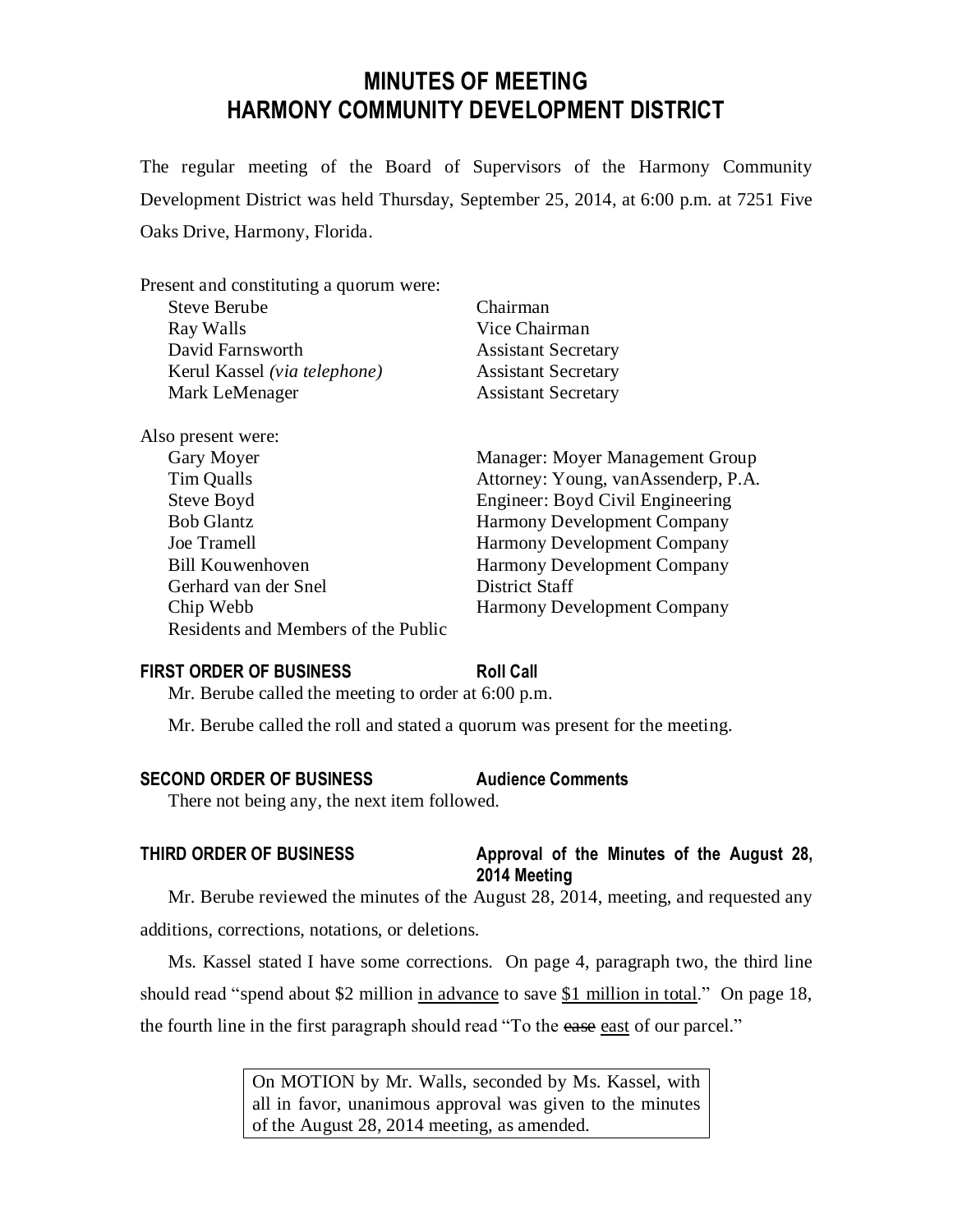# **FOURTH ORDER OF BUSINESS Subcontractor Reports**

#### **A. Aquatic Weed Control**

#### **i. Bio-Tech Consulting Monthly Highlight Report**

Mr. Berube stated I did not see a report in the agenda package this month from Bio-Tech. I presume that used to go to Mr. Haskett or Mr. Golgowski for inclusion in the agenda package. We need to let Bio-Tech know there has been a staff change for their report.

Mr. LeMenager stated one time when we were driving around, the pond near the Estates looks scummy.

Mr. Berube stated it has a bunch of green algae. I think this has to do with the oxygenation of the water due to the fountain because it is the only one like that. That is the only thing that makes sense. We will be talking about that later in the meeting.

#### **B. Landscaping**

#### **i. Davey Tree Monthly Highlight Report**

The monthly landscape maintenance report is contained in the agenda package and is available for public review in the District Office during normal business hours.

Mr. Berube stated I spoke to Mr. Garth Rinard earlier this week. He had a previous engagement for tonight. There is nothing of significance in the monthly highlight report that he needed to report on.

#### **C. Field Manager**

#### **i. Dock and Maintenance Activities Report**

The monthly dock and maintenance activities report is contained in the agenda package and is available for public review in the District Office during normal business hours.

Ms. Kassel stated I noticed that the gate at Buck Lake has been out for some time. I was just wondering when that might be addressed.

Mr. Berube stated it was taken care of four hours ago. This item was on the hit list for six weeks. Today we found the right guy who repaired it. It is back in operation.

Mr. Walls stated I noticed the bass boat was padlocked.

Mr. van der Snel stated we put a padlock on that because the Buck Lake gate was left open. There was an incident where the bass boat was taken out and not put back in the right order. There is a padlock on there now, and I am tempted to leave it on there because it is not a big inconvenience to remove it and put it back.

Mr. Berube stated people find out quickly that the gate is open.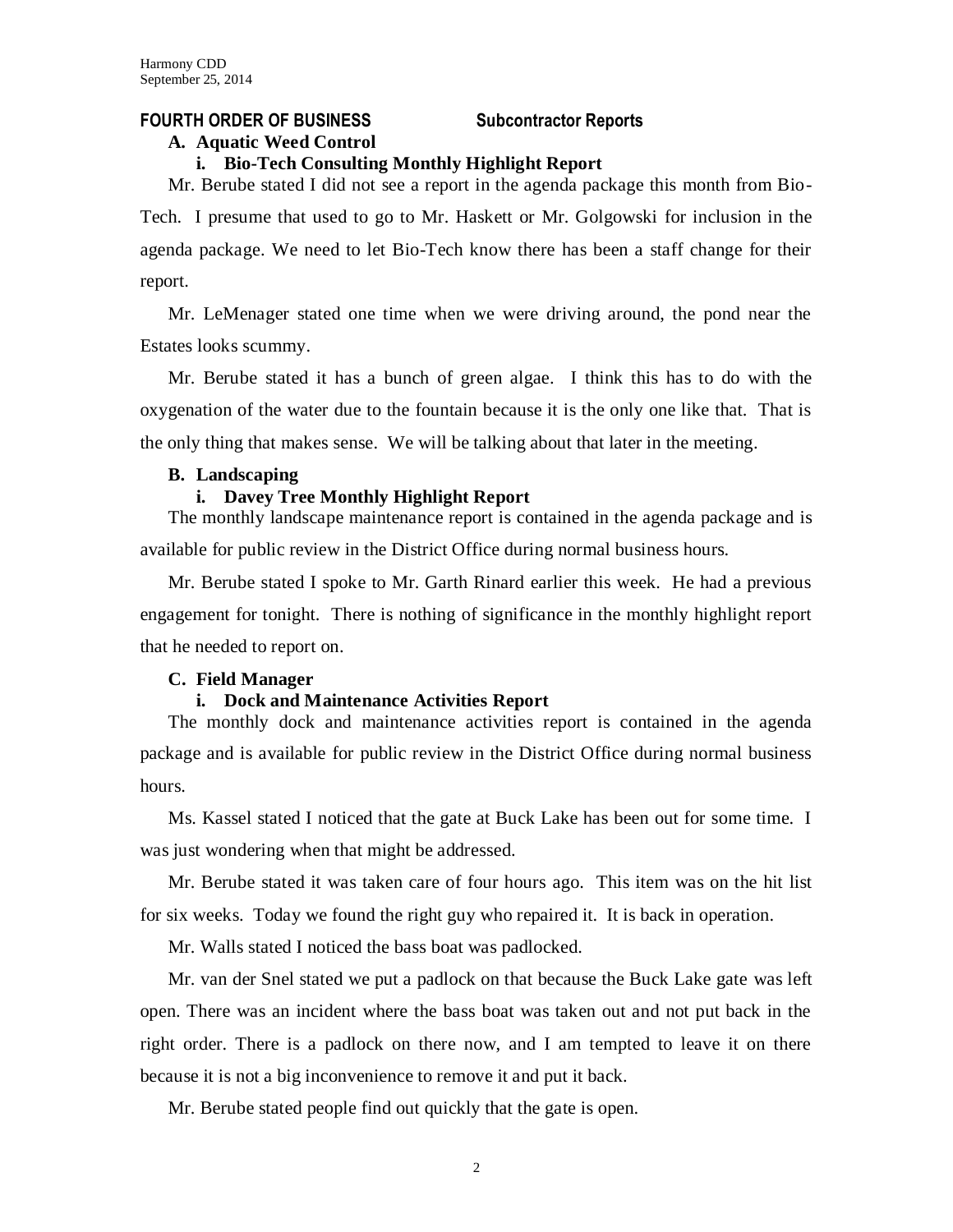#### **ii. Buck Lake Boat Use Report**

The monthly boat report is contained in the agenda package and is available for public review in the District Office during normal business hours.

#### **FIFTH ORDER OF BUSINESS Developer's Report**

Mr. LeMenager asked are you going to have some good news for us on a builder for Parcel H-1?

Mr. Glantz responded I believe that either today or tomorrow, Lennar is closing on eight lots in there as part of the takedown of all of the lots other than the townhome lots.

Mr. LeMenager stated well done.

Mr. Glantz stated our mutual friend, Mr. Brock Nicholas and his team are going to be building in there.

Mr. Walls stated I did receive a request from a resident today about the trails on the west side of the Green neighborhood. They said that they are getting impassable. I told them that you owned the land. In the past, Mr. Golgowski organized trail parties to go out and clear the trails. A lot of people like to use those trails.

Mr. Glantz stated I will confer with Mr. Golgowski on what he has done, but I know there is some routine maintenance of some of those areas to do some big clearing and mowing. What you may be talking about is actual heavy pruning, which is done selectively. We do routinely mow those areas. We mentioned some of the development activities that will be occurring. There is going to be quite a bit of activity in terms of dirt moving and earth moving. Jr. Davis is doing the work. I think everyone is familiar with Jr. Davis and his company. They did the work in Rosewood, which is H-1. That is forthcoming. We forwarded to Mr. Moyer's office the final bill from the electric company for the street lights.

Mr. Moyer stated that is being processed.

Mr. Glantz stated as it relates to the fountains and the lakes, someone has already done the work. We will continue to deal with the electric bill and propose something down the road. As I mentioned to this group at the last meeting, we are going to be making a proposal with some new land planning to reconfigure the area to the north side of the traffic circle at the entrance to Lakeshore Park. I am going to need some opinion from the engineer and others because it may require use changes to the land that is in perpetuity. We have a piece of property that does not give us any use.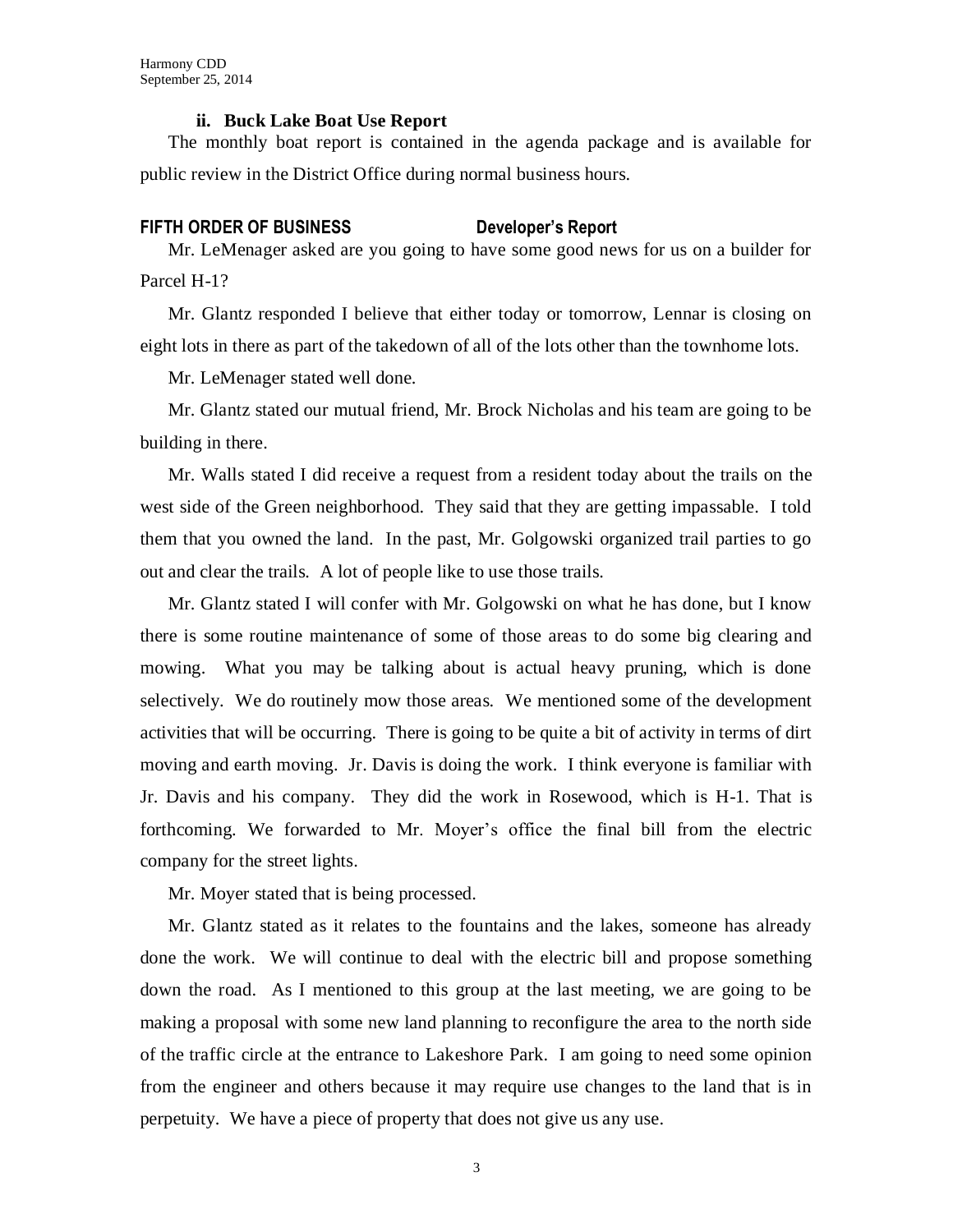Mr. Berube stated you mentioned the fountains and the ponds. The electric bills have already been changed over to us.

Mr. Glantz stated I believe I had an over-zealous person on my staff. I suggested to Mr. Haskett that we look into this and then someone told me that they already took care of it. That is exactly what happened. We will need to take those back. You can just forward us the invoices.

Mr. Berube stated I think it is about \$300. It is not a big deal.

Mr. Glantz stated we will take it back. It is inconsequential in our relationship. We can talk about that in the future in a more orderly fashion rather than someone switching it over, which was not the intent. Today we are focused on the Music and Art Festival, which is going to be taking place on CDD property. We thank you for that. I have not been here for any of the big festivals, but I understand for this one, we are expecting about 4,000 to 5,000 people per day.

Mr. Berube asked what about your personnel changes?

Mr. Glantz responded let us start with the CDD team. We have given notice to the CDD employees who are on the developer's payroll. We gave notice to three employees. A fourth employee resigned and took another job. The other three employees were given notice through the  $29<sup>th</sup>$  when they will no longer be on our payroll. We are also going through offices. We have terminated the employment of Mr. Haskett, and Mr. Golgowski will be leaving at the end of this month. We are going through their offices and finding lots of files, which belong to the CDD. We are turning them over slowly. I have turned over some of the files to Mr. van der Snel already. We have multiple copies of all sorts of plans. We are going to be taking that task and I will be working with Mr. Kent Foreman who has a lot of familiarity with older portions of the community. He will know whether something is of importance or not. We will have a plan organization party. It will be a mess but we will have piles of plans and will get rid of duplicates. We will offer the District copies. I have already explained this to Mr. van der Snel and he is excited about completing his plan library, which is incomplete at this point. We are also finding a bunch of other files, which would be of interest to you. We do not necessarily need to have duplicates, but we need to make sure whoever has them has a good library. I think the spirit of everything is that we all collectively want to be able to find the information. That is what is going on. As I described to everybody in the past, Starwood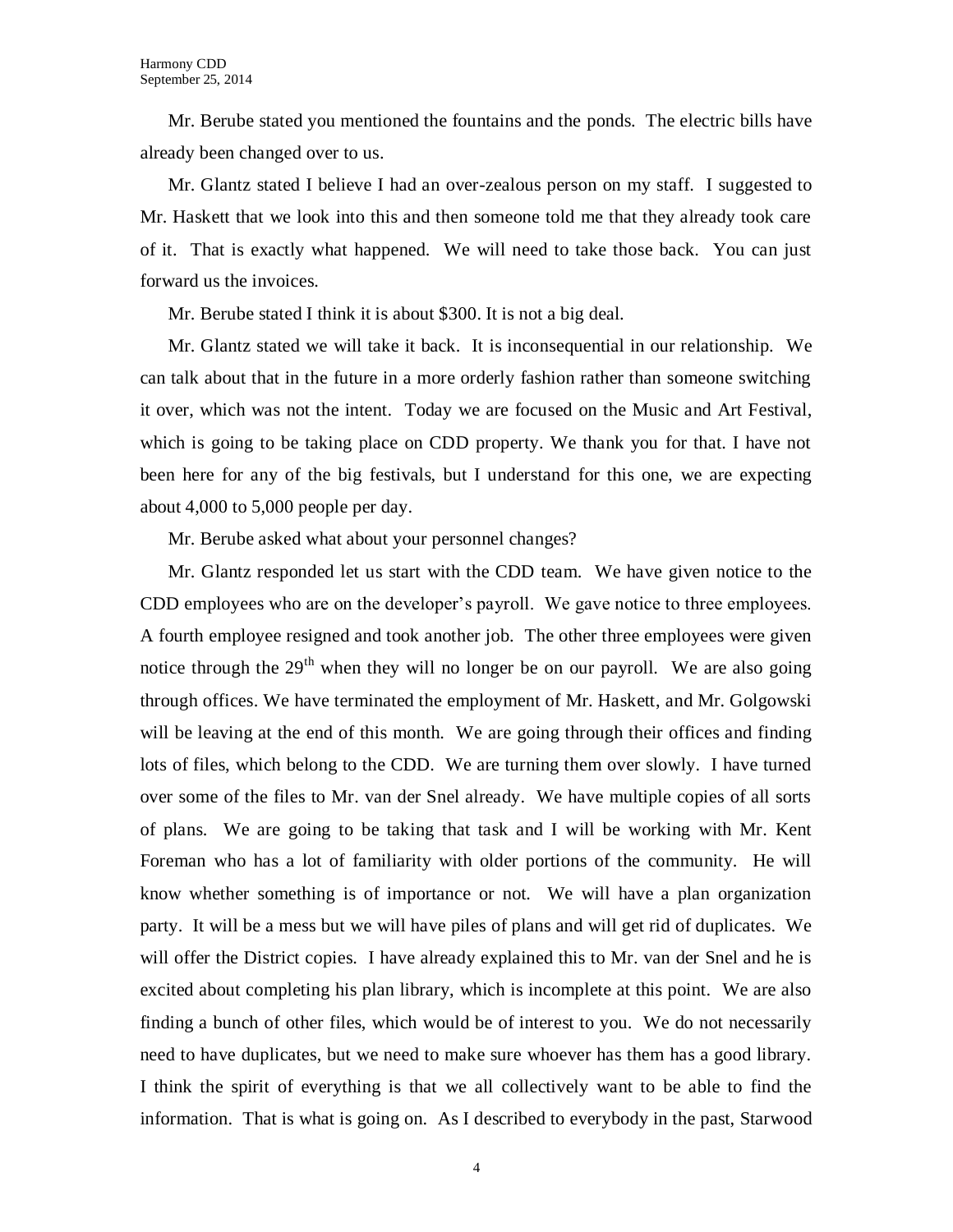Land Ventures has their team of consultants and staff, and there is a lot of duplicity. We have made all of those moves in one period of time, and that has been completed. We are going to be changing management companies managing this facility here at the club. It will be seamless and will mean nothing to the residents. It will only be a benefit, we hope. We are not going to make the change if it is going to be negative. That would not be our goal or our role. I think with our short history with you, you have seen that we have made recommendations. I think you have seen without exception, all of those recommendations as being positive or a long time needed. We are seeing it and are making changes, whether it is this or having vehicle parking or changing the guard at the club. We are doing a lot of small but significant changes, which are all to your benefit. As it relates to the club, it is just a management change. It should be seamless to the employees who work here. It should be seamless to people who eat at the restaurant or play golf here, or better. It should not change anything. It has nothing to do with how we felt about Troon. It was just the style of management that we are moving to. It is a business decision. Rather than a fee, it is a lease, and Troon does not do leases. They only do fee arrangements. I just wanted to explain this because it raised a concern with some. The irony is that Starwood Land Venture was a shareholder in Troon up until a few months ago, until that transaction was able to be completed with Starwood Land Venture able to implement the plan, which we had recommended all along. Just as one more side note, we are going to be changing our sales office. Rather than having inhouse sales people working out of the Harmony Sales Office and having hostesses there, we are going to get rid of the sales people. At the end of October, they will be no longer there. Instead we are just going to have sales people at the model centers with the builders. There are a lot of small changes and hopefully it is all for the better. Those are the types of things that we are doing. As far as the personnel moves with our team, we have basically completed all of those changes. I think that there is going to be some concern about Mr. Haskett, who was the catch-all and he would be the one to decide whether something was a CDD issue, an HOA issue, or a developer issue. That point person is no longer here. We want to work with the CDD Board to figure out a good clearinghouse. We do not want everything to go to Mr. van der Snel to decide where everything goes. That is not fair to him. We do not want everything to go to the HOA property manager or to my sales office. We need to figure that out. Mr. Kouwenhoven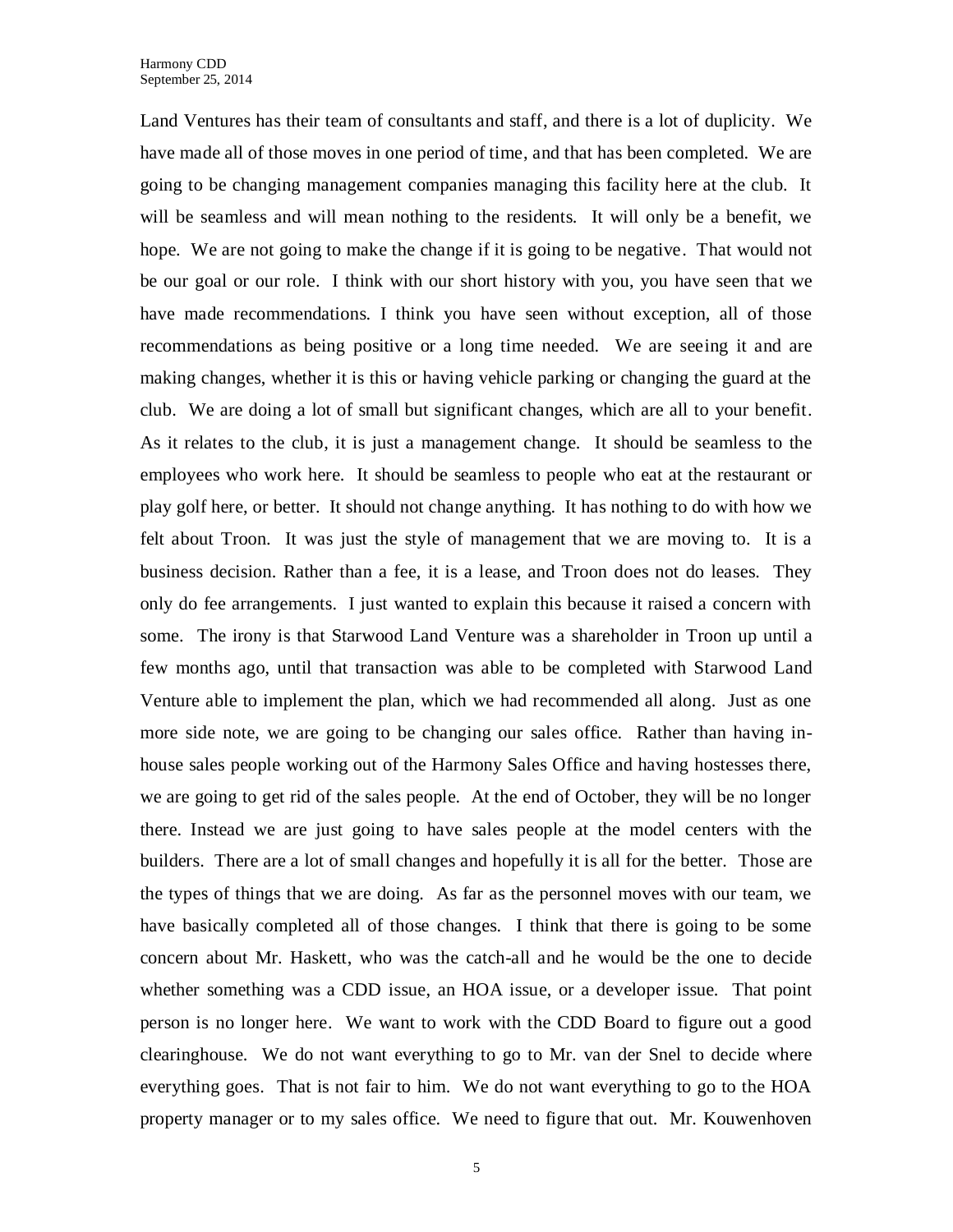has volunteered to take a look at that and see if we can come up with a better clearinghouse for questions. I was late to this meeting because I was grabbed by a resident who had a sidewalk issue. It is a Mr. van der Snel issue, but I do not tell the resident that I cannot help them. I sat there and listened to the resident for 15 minutes. Those are some of the changes. I am open to any questions. We have an open door policy as everybody knows. Anyone can come in and ask us a question or give us a comment.

Mr. Berube stated you already handled the final electric bill. The other issue I emailed to you yesterday. I am sure you are busy, but it had to do with the sod replacement that we received a bill for.

Mr. Glantz stated that is our invoice and belongs to us.

Mr. Berube stated you already have half of it.

Mr. Glantz stated we should be responsible for the entire bill.

Mr. Berube asked do you want that to be re-invoiced from Davey Tree to you?

Mr. Glantz responded yes. We will handle it. We had a push to do some major landscaping work in front to beautify the place. Whether it was on CDD land or our land, we just took care of it. That is our bill. I believe we had some overzealous people saying half of that is on CDD land, so bill it to them.

Mr. Berube stated that is why I sent it to you yesterday. The answer that you just gave is the right answer. When we do the invoice approval this month, we are going to have to remove that invoice from the invoice approval.

Ms. Kassel asked what about the 2004 debt service that was not paid from the developer side?

Mr. Moyer responded they are current. That is billed by the District directly to them. They pay that.

Mr. Berube stated when you look at the paperwork, it looks late, but it is always a timing issue.

Ms. Kassel stated the budget shows that it should be 90% paid and only 50% got paid according to the agenda.

Mr. Berube stated you are right. I noticed that, too. It is generally a timing issue. I think it happens at the same time every year, and every year we ask the same question.

6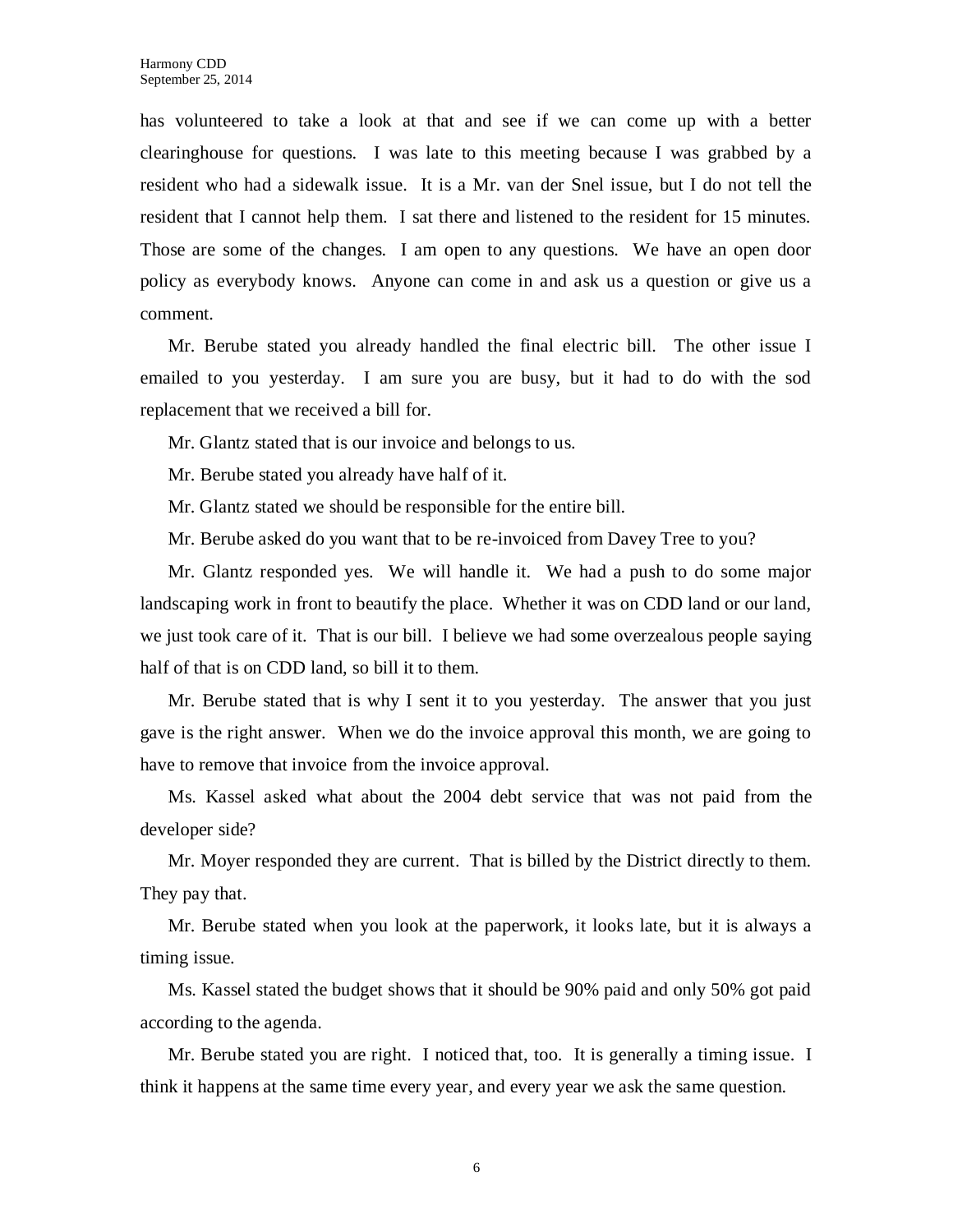Mr. Glantz stated I can tell you that it crossed my desk yesterday. I signed it, and it is in the next check run. Your question is appropriate. It is a timing issue.

Mr. Berube stated I just want to say, in all of your discussions with residents and with us, you are fairly straightforward. We had these two issues on the electric bill and the sod, and the right answers came. I appreciate the spirit of cooperation.

Mr. Glantz stated cooperation requires two cooperating parties. It goes both ways.

#### **SIXTH ORDER OF BUSINESS Approval of Personal/Individual Use Application for a Trunk or Treat/Food Drive**

Mr. Moyer stated most of the permits that I receive on behalf of the District, I administratively approve, like birthday parties. That does not arise to the level where I have any concern that you Board members do not know what is going on. However, when I receive an application for 500 to 600 people using District facilities and I do not know this gentleman personally, I feel it needs to go before the Board. I do not know if the 500 to 600 people live in Harmony. You guys know what is going on. I took the liberty of putting this in your agenda package for your discussion.

Mr. Farnsworth asked why did he estimate that high a number?

Mr. Berube stated it is the Church of Life. He is going to circulate it to the other churches in the area. What they are anticipating is some cars, trucks, or a tent in the Town Square, doing some trick or treating, and having kids bring canned goods to support A Place for Grace, which is a support center in St. Cloud. The back story is that we are supporting A Place for Grace, which is probably a good charitable benefit. I do not see any problem with that. I would tend to think that his attendance of 500 to 600 is very optimistic, but maybe not. The big question is that the place is overrun on Halloween anyway. Everyone from 15 miles around comes to Harmony because they can dump their kids here, and there is only one way in and one way out so the kids cannot disappear. It is a fairly safe place. If you have been here on Halloween, you know it is busy. Will all of these people in the Town Square doing something charitable necessarily negatively impact the quality of life in Harmony on Halloween night? I do not think so. My opinion is that the whole thing looks okay for me.

Mr. Walls stated I question the wisdom of putting another 500 to 600 people through here and on the roads on Halloween night. I understand that we have a lot of people coming through, but this is more people coming through.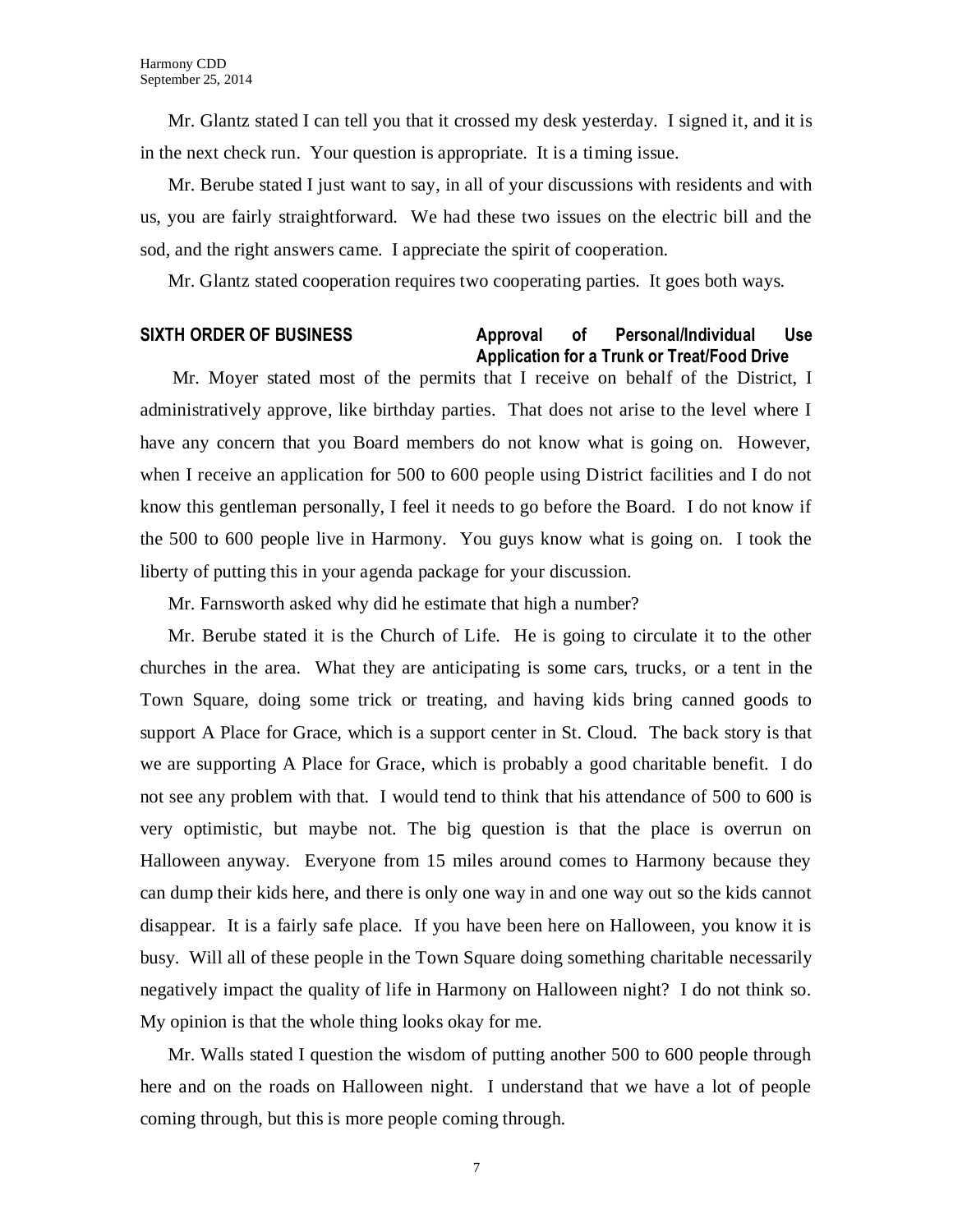Mr. Berube stated I agree with you, but we do not know how many of those people are going to end up here anyway. It is a bunch of what-ifs.

Mr. Walls stated it looks like they are inviting people from all around St. Cloud and other areas. The concept and supporting charity, I do not have a problem with, but putting that many more people through on Halloween night, I have an issue with.

Mr. LeMenager asked where are these guys located?

Mr. Berube responded the City of Life Church. The pastor lives on Cupseed Lane. He is a resident.

Mr. LeMenager asked is this the local church?

Mr. Berube responded I do not know.

Ms. Kassel stated it is the Life Church of Central Florida.

Mr. LeMenager asked where is Life Church?

A Resident responded Narcoossee Road. They meet at the school. I used to attend the church. It is a fabulous church. There are great people. They have a little more than 100 members. The pastor is very well connected within the community with other churches. If he is inviting other churches around, you could expect that they would probably join in. I agree with Mr. Walls that any other night but Halloween night would be fabulous. The traffic on Halloween night is crazy. An alternative night would be better. A Place of Grace is a fabulous charity. It does need help. We should do something with them as a community. My only concern is the increase in traffic already coming to Harmony.

Ms. Kassel stated I wonder if we do this at Town Square if there is a way of putting out traffic cones and signs on ingress into the community on Five Oaks from Town Square so that the traffic coming from the Town Square is isolated. The other concern that I have is, this brings up a point that Mr. Walls has raised for the last several months. It would be good for the CDD to understand what kind of expense the CDD incurs in terms of personnel and whatever other expenses we may incur from these kinds of events. They are not free to the CDD.

Mr. Berube stated no, they are not.

Ms. Kassel stated I think it would be good for us to understand what those expenses are going forward.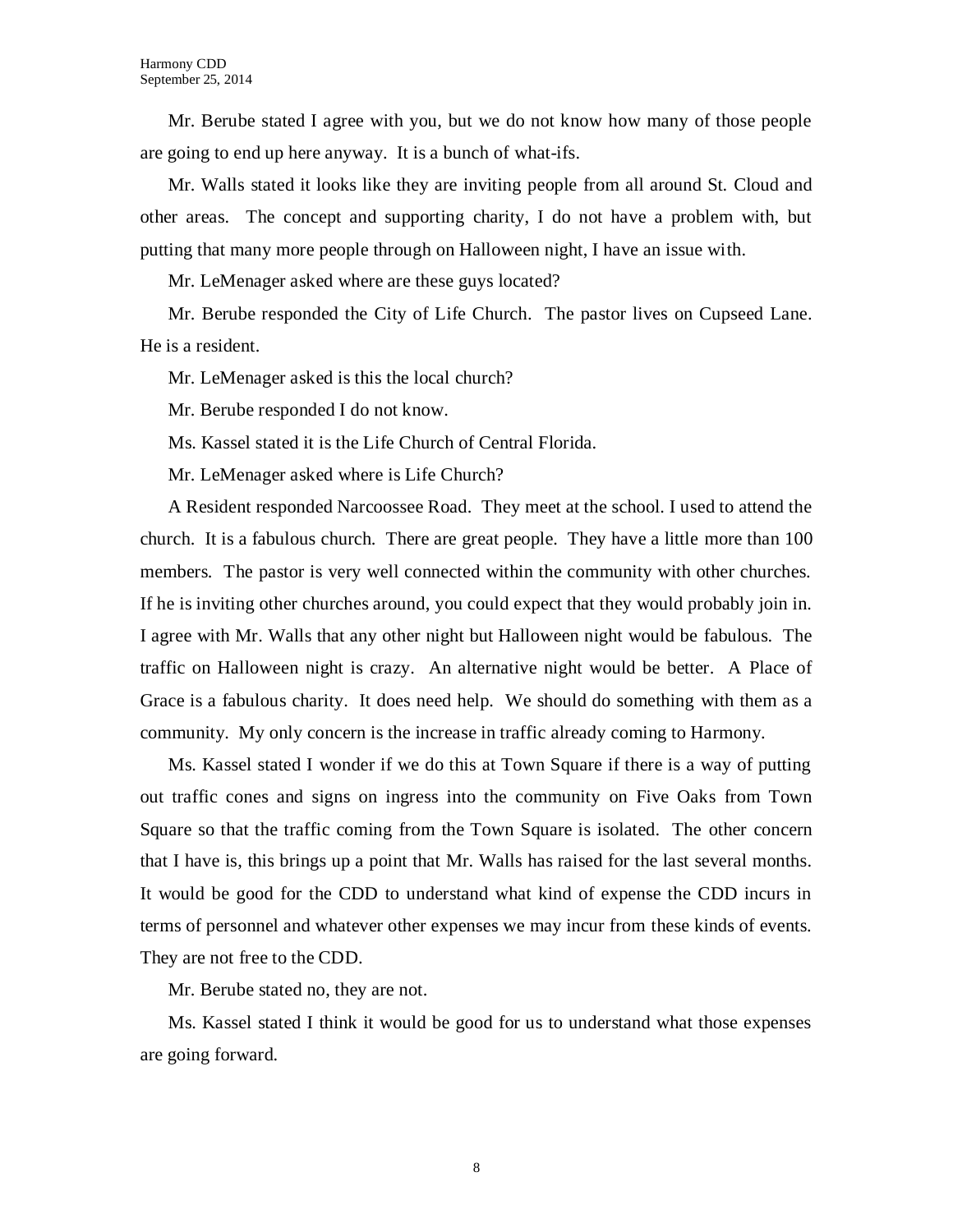Mr. Walls stated you have trash and electricity because it looks like they are going to have bands. That is an issue. My biggest concern is the traffic on Halloween night for safety purposes.

Mr. Berube stated it is a little unclear from the application when you read it. It says "Trunk or Treat will be an event that combines trick or treating and canned good collection."

Mr. LeMenager stated I think he should have made a presentation to the Board. I agree with Mr. Walls. It seems like a bad day to do this.

Mr. Berube stated it is the only effective date. I know why they are doing it on Halloween. They are going to have a gang of people here doing trick or treating and collecting canned goods. They will also have a band playing on the stage. The event will draw attendees of Life Church as well as other area churches who will decorate their cars and trucks for the children and families to enjoy. They will also distribute Halloween candy around the Town Square. I imagine that means that they are going to park cars and trucks around the Town Square, have them decorated for Halloween, distribute candy to kids who are walking around, and collect can goods.

Mr. LeMenager stated the trouble is, it is assumed. This is a pretty big deal to be described in a half-page proposal with no details from somebody that we have no knowledge of his ability to organize big events. If he wants to do something like this, he has to do more of sales job than half a piece of paper.

> On MOTION by Mr. Walls, seconded by Mr. LeMenager, with Mr. Berube, Mr. LeMenager and Mr. Walls in favor and Ms. Kassel and Mr. Farnsworth against, the use application for the Trunk or Treat/Food Drive for A Place for Grace was denied.

Mr. Berube stated please inform him of the Board's concerns.

Mr. Moyer stated I will.

Mr. Berube stated we have some concerns about the traffic, more specifically about what is going to go on in the Town Square. This could turn out of control. Town Square is not the place to have an out-of-control event that we have authorized. It is all positive.

Mr. LeMenager stated we are open to the idea.

Mr. Berube stated we like the thought and the charity behind it, but if this turns into a mess in the square, that is not good.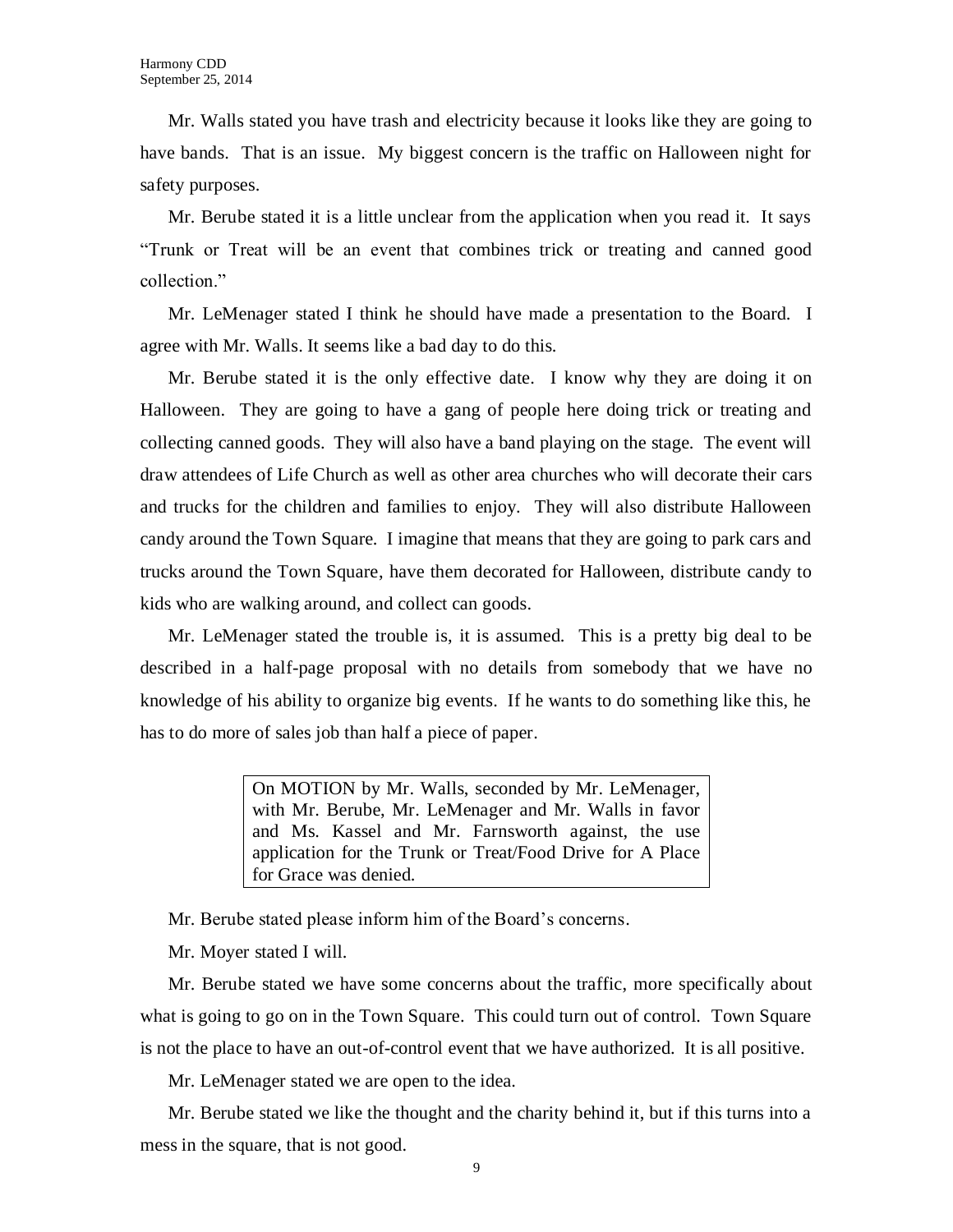Mr. LeMenager stated we should invite him to do something with the Winter Festival. He can coordinate with the Harmony Development Company.

Mr. Walls stated where we already have a lot of coordination up front.

Mr. Berube stated there is traffic control.

Ms. Kassel asked who would be the correct person to be able to put together the data on what the costs are to the CDD to run an event between 50 and 500 people?

Mr. Berube responded our blended cost of labor going forward per guy is going to be between \$33 and \$35 an hour.

Ms. Kassel stated I am not asking for us to try to figure it out at this moment. Who would be the person who could compute an events amount, in other words, the cost for the labor, garbage removal, electricity, and so forth? Could Mr. van der Snel come back to the Board next month and help us understand what kind of costs we are incurring when we do an event like this in the Town Square or elsewhere?

Mr. van der Snel responded yes.

Ms. Kassel stated thank you.

Mr. Moyer stated the experience we have in Celebration is, depending on staff's time, we contract with the landscape contractor to do all of the cleanup work the day after the event, and we get a proposal from them to do that. For traffic control, we require these permittees to hire an off-duty sheriff to maintain peace and quiet and traffic control. There is a fee for doing that, which is \$32 or \$34 an hour. I will work with Mr. van der Snel and come up with an outline on who the players should be. I think if it all falls on staff, that is going to be difficult.

Mr. Berube stated in regard to the cleanup of the Town Square, we will have the ability with people here to handle that. There may be other things like traffic control and things of that nature. We are not equipped to do that.

Ms. Kassel stated even so, there are costs to the CDD that we should understand.

Mr. Berube stated absolutely.

Mr. van der Snel asked is there any liability for an event?

Mr. Berube responded we have a general liability policy. In general, there is a risk to everything so I do not see too much of a liability.

Ms. Kassel stated we should know if exclusively approving additional events is included under that policy.

10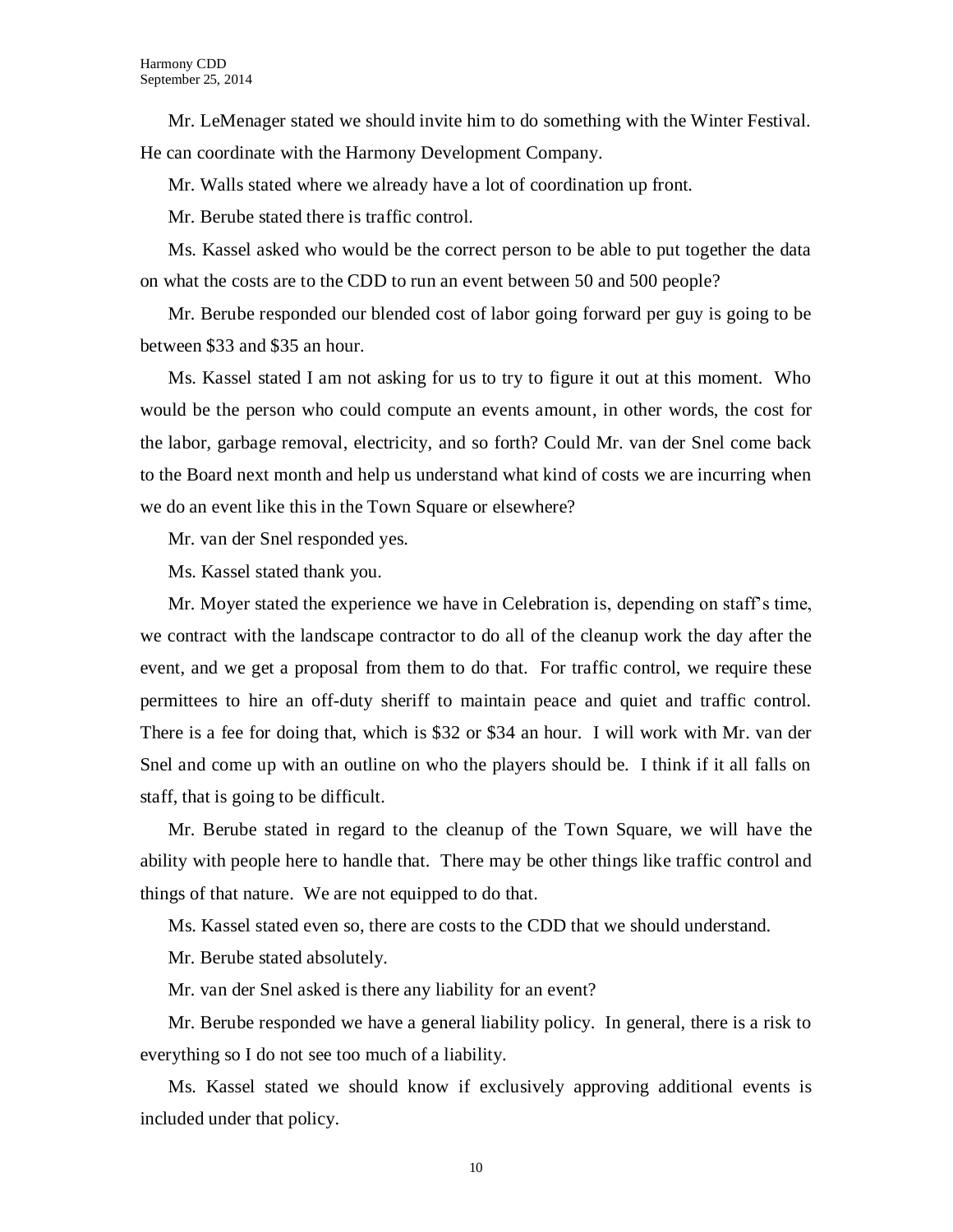Mr. Moyer stated there is an indemnification provision for the permittee to indemnify

the District. That liability would be with the church.

Mr. Berube stated that is all part of signing the application.

Mr. Farnsworth stated for any applicant.

Mr. Moyer stated that is right.

Mr. Berube stated I am sorry to have to deny this request, but it always comes back to the risk factor. Hopefully we made the right decision.

# **SEVENTH ORDER OF BUSINESS District Manager's Report A. August 31, 2014, Financial Statements**

Mr. Moyer reviewed the financial statements, which are included in the agenda package and are available for public review in the District Office during normal business hours.

Mr. Moyer stated the financials have not changed much from the previous month. As I indicated, we received all of our non-ad valorem assessments that were budgeted through the tax collector. Expenditures are pretty tight this year because we have done a lot of work. We have a \$29,000 positive spending variance on all categories. That is not typical of the District. We usually have slightly more than that after 11 months of our fiscal year. You are all aware of what we have been doing this year on special projects. We are under budget on expenditures and right on budget in terms of revenues.

Mr. Berube stated we did spend a lot of money for the attorney and the engineer.

Mr. LeMenager stated this still says the actual year-to-date change in fund balance is \$90,000.

Mr. Berube stated it is actually closer to \$49,000 when you figure it out. We are not done yet.

Mr. Moyer stated you have another month of expenditures.

Mr. LeMenager asked are we fully collected on all of our assessments?

Mr. Moyer responded yes.

Mr. Berube stated except for the \$77,000 from Harmony Development Company.

# **B. Invoice Approval #173 and Check Run Summary**

Mr. Moyer reviewed the invoices and check summary, which are included in the agenda package and are available for public review in the District Office during normal business hours, and requested approval.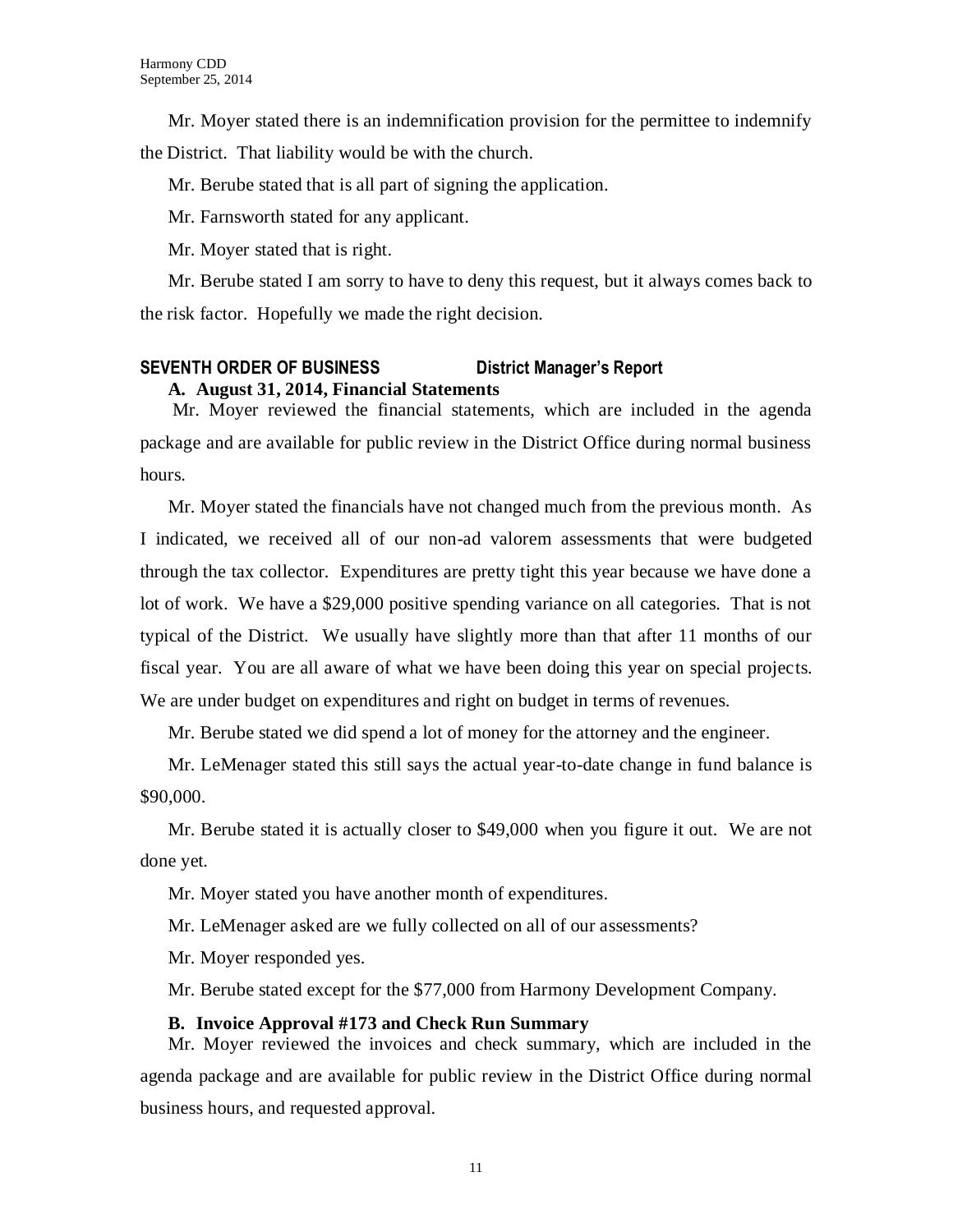Mr. Berube stated there is an invoice from Davey Tree for \$6,545.50 to be removed from this request.

Ms. Kassel stated it is on page 212 of the pdf. On page 178 of the pdf, there is a bill from OUC. The bill shows no history. It is for the Five Oaks Drive swimming pool. It says "not applicable" in the consumption history for 2013. I am wondering why that is.

Mr. Berube stated this is for the Swim Club. There are two meters there. Are you asking why nothing is there from August of 2013?

Ms. Kassel responded yes. The Swim Club has been there for years.

Mr. van der Snel stated maybe there is a change in meters.

Mr. Berube stated there were some meter changes. That should go to the account, not the meter. I do not know. That is a good question. The amount of money is about right for the Swim Club.

Mr. Walls stated the reading is from the meter itself.

Mr. Berube stated I do not have an answer for you, but I will look back at last year's invoice to see what we had there and what is going on.

Mr. Walls asked Mr. Moyer, would you please have staff put these in two pdf files?

Mr. Moyer responded yes.

Ms. Kassel stated they are in two pdf files on the website.

Mr. Walls stated I understand, but he sent us one that was unreadable.

Ms. Kassel stated you can download it from the website.

Mr. LeMenager stated I just open the pdf and throw away the ones I am not interested in and create a new pdf file.

> On MOTION by Mr. Walls, seconded by Mr. LeMenager, with all in favor, unanimous approval was given to the invoices, as amended to remove the invoice from Davey Tree in the amount of \$6,545.50, as discussed.

Mr. Berube stated we have a trailer with two pods that belong to us. We store CDD property in the trailer, including spare parts for irrigation, valves, and a certain amount of office equipment that Mr. van der Snel uses, such as a desk, computer, printer, and various other items. We need to consider insuring them. Mr. Moyer and I discussed this, and we can either purchase a policy to cover it or we can add some money to our self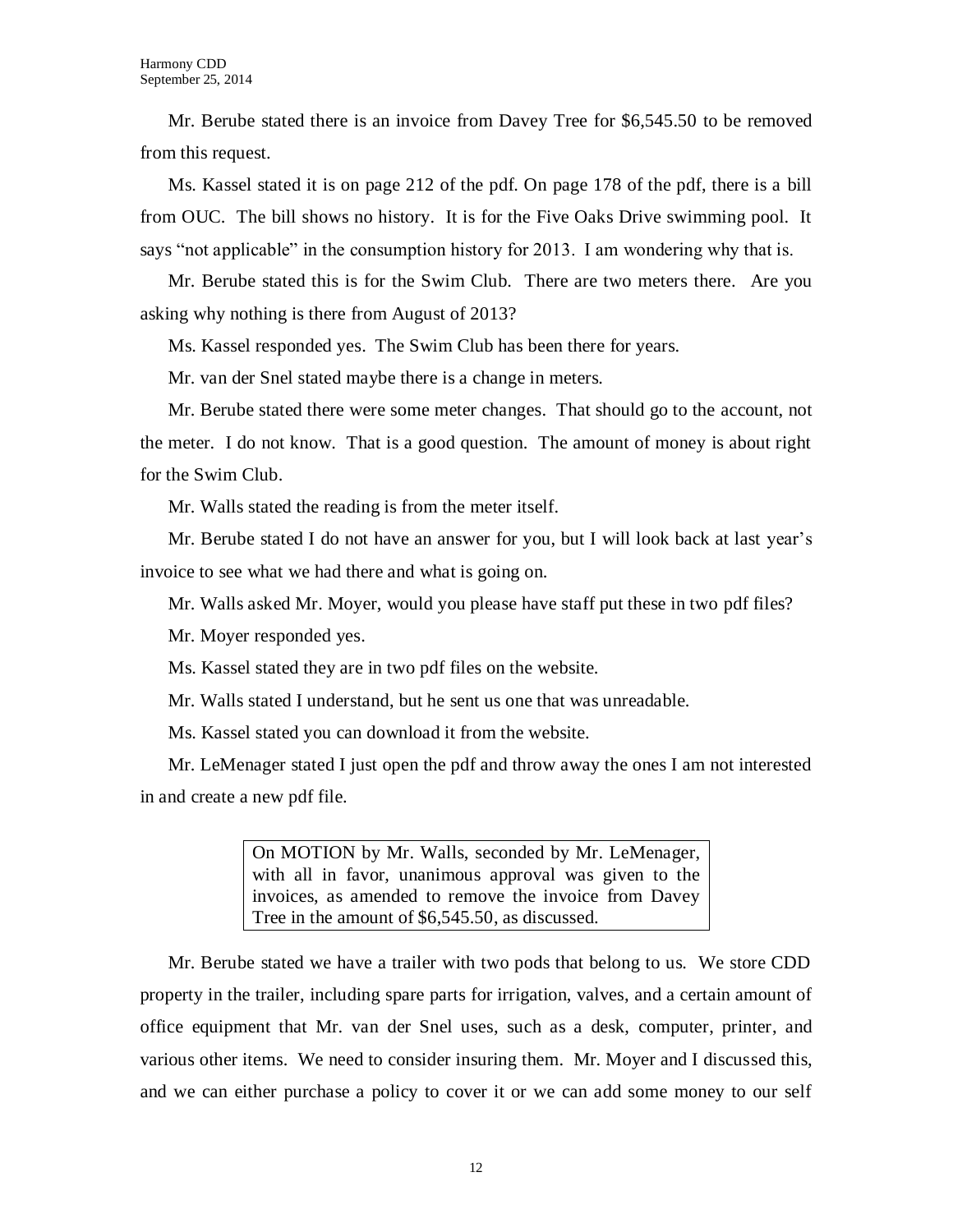insurance line, which currently has \$50,000. My suggestion was that we take \$25,000 out of reserves and add that to that \$50,000 self insurance line.

Mr. LeMenager asked what would insurance cost?

Mr. Berube responded I do not know, but we are not spending any money if we are just putting money into that account.

Mr. LeMenager asked what happens if the whole thing burns down? What is it going to cost to replace everything? I like insurance better.

Mr. Berube responded a used trailer in that condition is probably \$9,000 to \$12,000.

Mr. van der Snel stated that is correct.

Mr. LeMenager stated that is assuming you can find a used trailer in that condition.

Mr. Berube stated it is what it is. I do not think we would purchase a brand new one, but maybe we would. What are the two pods worth?

Mr. van der Snel responded \$2,000 or \$2,500.

Mr. Berube stated it would be hard to believe that they would be \$9,000.

Ms. Kassel asked why would we not add this item to our reserve schedule?

Mr. Berube responded that is what I am trying to do.

Ms. Kassel stated no, you are saying to move money out of reserves into self insurance instead of adding it to the reserve schedule. Those are two different line items.

Mr. Walls stated they are different goals.

Mr. Berube stated if there were a fire in there, this is not repairs and updating.

Mr. Walls stated if you were to put it in your reserve for repair and replacement account, you would fund that over time.

Mr. LeMenager stated the question for me is how much an insurance policy would cost. If we are talking about \$1,000, that seems like a good alternative.

Mr. Walls stated I would be for self insurance.

Mr. Berube stated I like self insurance, as well. We are just moving money from one place to another and dedicating it. We have a \$50,000 line item that we call "deductible" because that is our deductible on our general insurance policy. I am suggesting that we increase that to \$75,000 so there is money to replace all of that equipment, which we just now took title to: the trailer, the contents, and everything else. This way we do not pay an outside insurance company, which is going to increase that premium up every year.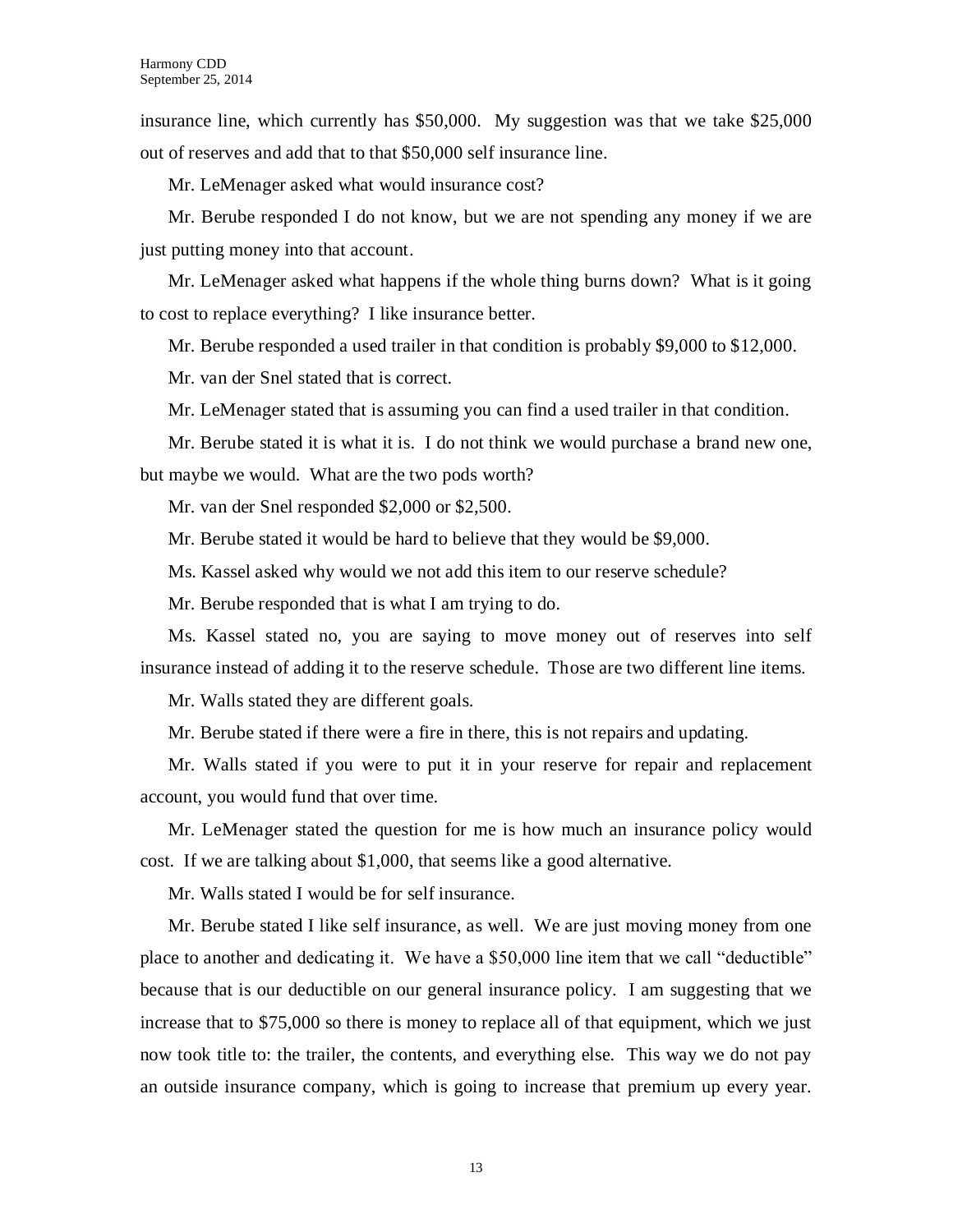This is money that we already have. We just need to move it over and dedicate it in case we need it.

Ms. Kassel stated I am not even sure we need to do that. We should just say that we are going self insure it through our undedicated line item. We do not have to move anything anywhere.

Mr. Walls stated we do not have to move anything.

Mr. Berube stated if the Board is fine with not putting money aside, that is okay with me, as well.

Mr. Walls stated it is already set aside in reserves.

Mr. Berube stated it is a matter of acknowledging that we have it. It is there. It is our stuff now. If everyone is okay with just leaving it alone, we are okay with that. We will leave it stand.

Mr. LeMenager stated concerning that equipment, some time ago Mr. Walls encouraged us to start a system where we mark all of our assets. Are we still doing that?

Mr. van der Snel responded yes.

Mr. Berube stated there was an inventory that transferred to us in July or August. There was an inventory recap, and everything tied up.

Mr. LeMenager stated that is great.

Mr. Berube stated Deputy Jeff Curtis who is a resident watches the bicycle paths in the road very carefully. In fact, when he sees people parking in bicycle paths, he will have road patrol come through here and ticket them.

Ms. Kassel stated wonderful.

Mr. Berube stated that has happened several times. He has also realized that many of the bicycle paths that we have are improper and do not meet County code. Because he works for the County, he has managed to get the County agree to redo all of the bicycle path lanes, redo all of the markings in the roads, and make sure everything is okay. That is going to happen as soon as the County gets some guys out here. The question that he presented is in front of Lakeshore Park, in front of Mr. LeMenager's house. The County will install No Parking signs there to prevent the traffic jam that occurs frequently and also to inform people not to park in the bicycle lane. If the CDD so requests those No Parking signs along that strip, they will put those in as part of the repainting plan on the roads.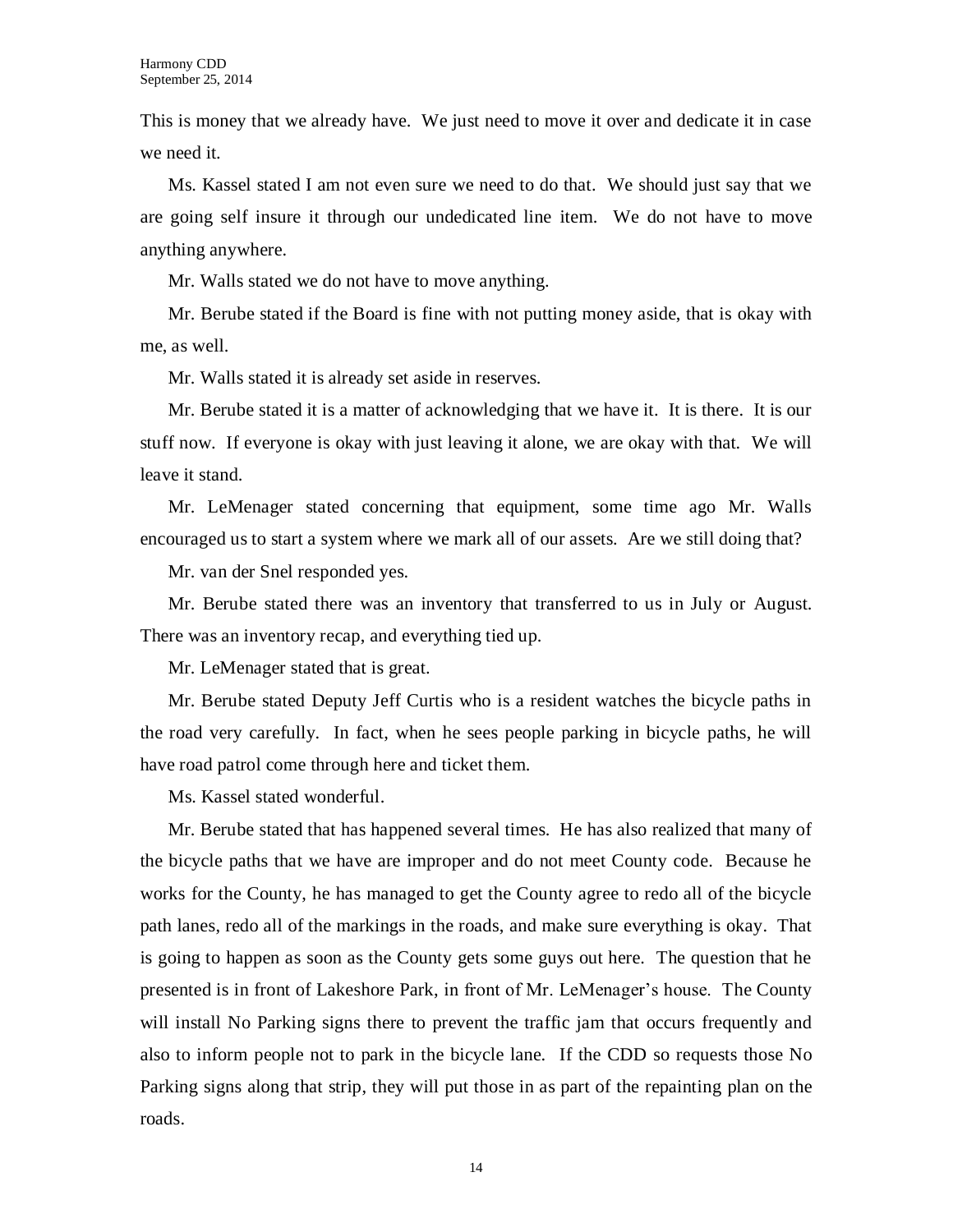Mr. LeMenager asked where are people going to park?

Mr. Berube responded that is why I am bringing it to the Board. My first thought was no. My next thought was yes. Then I thought that this gets into a conundrum because you are right. If those 30 or 40 cars cannot park there, where do they go?

Ms. Kassel responded they generally do not park in the lot adjacent to Lakeshore Park. They park on the street instead. There is plenty of parking that is not being used at Lakeshore Park.

Mr. Berube stated perhaps.

Mr. LeMenager stated that parking lot holds 15 or 16 cars.

Mr. Berube stated putting all of those cars in there would be tight. The question becomes if we want more signs.

Ms. Kassel asked do we need signs? Can they just paint the curb?

Mr. LeMenager responded I am totally opposed to putting No Parking signs in front of my house.

Mr. Berube stated apparently that does not meet code. That is for fire lanes and things of that nature. His thought was that the County will install No Parking signs if we ask for them.

Mr. LeMenager stated no. We have enough of them already.

Mr. Berube stated I did not like the theory of signs, either. I like keeping the bicycle lanes clear.

Mr. LeMenager stated I do not actually see it as a problem. I live there and see it all the time. It is not a big deal. Every afternoon or evening, a bunch of people show up and do their activities there. They all get back into their cars. Once in awhile, they will leave a little trash. I will make sure that I go outside and talk to whomever is in charge and remind them to clean up when they leave, and they do.

Mr. Berube stated keep in mind, you are dealing with a deputy who looks at the legal aspect of things and says there is a problem here. If the Board says we do not want any signs up, I will inform him that the Board declined his request.

Mr. Walls stated I defer to Mr. LeMenager.

Mr. LeMenager stated I would actually say along Lakeshore Park, get rid of the bicycle lane. We have a nice wide sidewalk there. We are talking about kids on their bicycles. Let them ride on the sidewalk. This is the same thing that I talked about with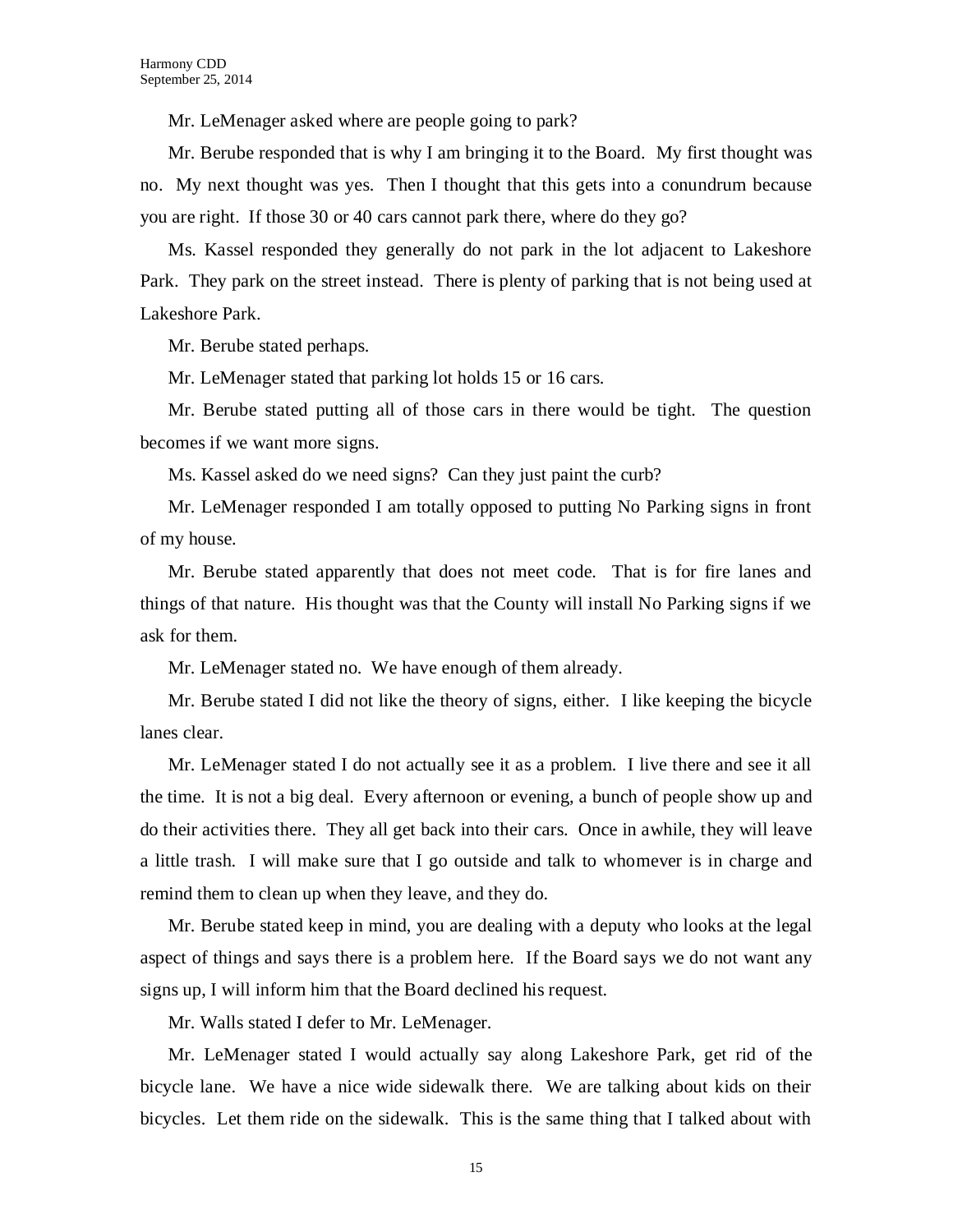Mr. Jim Lentz back in 2004. The problem we have is, the community is designed wrong for the bicycle lanes. It makes no sense.

Ms. Kassel stated 95+% of the time, there is no one parked there and those bicycle lanes are used daily by many people.

Mr. Berube stated I agree.

Ms. Kassel stated I do not think we should get rid of them.

Mr. LeMenager stated they can still ride their bicycles there. It is not against the law.

Mr. Berube stated the Board says no to signs. Mr. Moyer, sometime back we had an issue with a house with a fence that encroached on CDD property. A couple of months ago, we sent a bill for that.

Mr. Moyer stated I am sure that it has not been paid. It was interesting that this gentleman stood before you saying that you should send the bill to him certified. We sent the bill to him by certified mail and he did not accept it.

Mr. Berube stated the issue is, we have an outstanding bill.

Mr. Moyer stated yes, we do.

Mr. Berube asked what is the next step?

Mr. Moyer responded if counsel would approve what I am suggesting to you, I think that we amend the tax bill to put it on his tax bill.

Mr. LeMenager asked can we do that?

Mr. Qualls responded I would not advise that, but I can look into it.

Mr. Moyer stated it is a specific benefit to his property for the fence that was moved. We have to prove that there was a benefit in order to assess him for it.

Mr. LeMenager asked would it be another line on his assessment?

Mr. Moyer responded we will amend the amount of his assessment on the tax bill.

Mr. LeMenager asked is that a lien?

Mr. Qualls responded I think that you have to actually get a judgment lien against this individual.

Mr. Berube asked are there other methods of collection? The tax bill is going to take us a year to get done.

Mr. Moyer stated that is probably correct.

Mr. Berube asked what about a letter from counsel saying he is running up legal fees that are going to get added to this bill?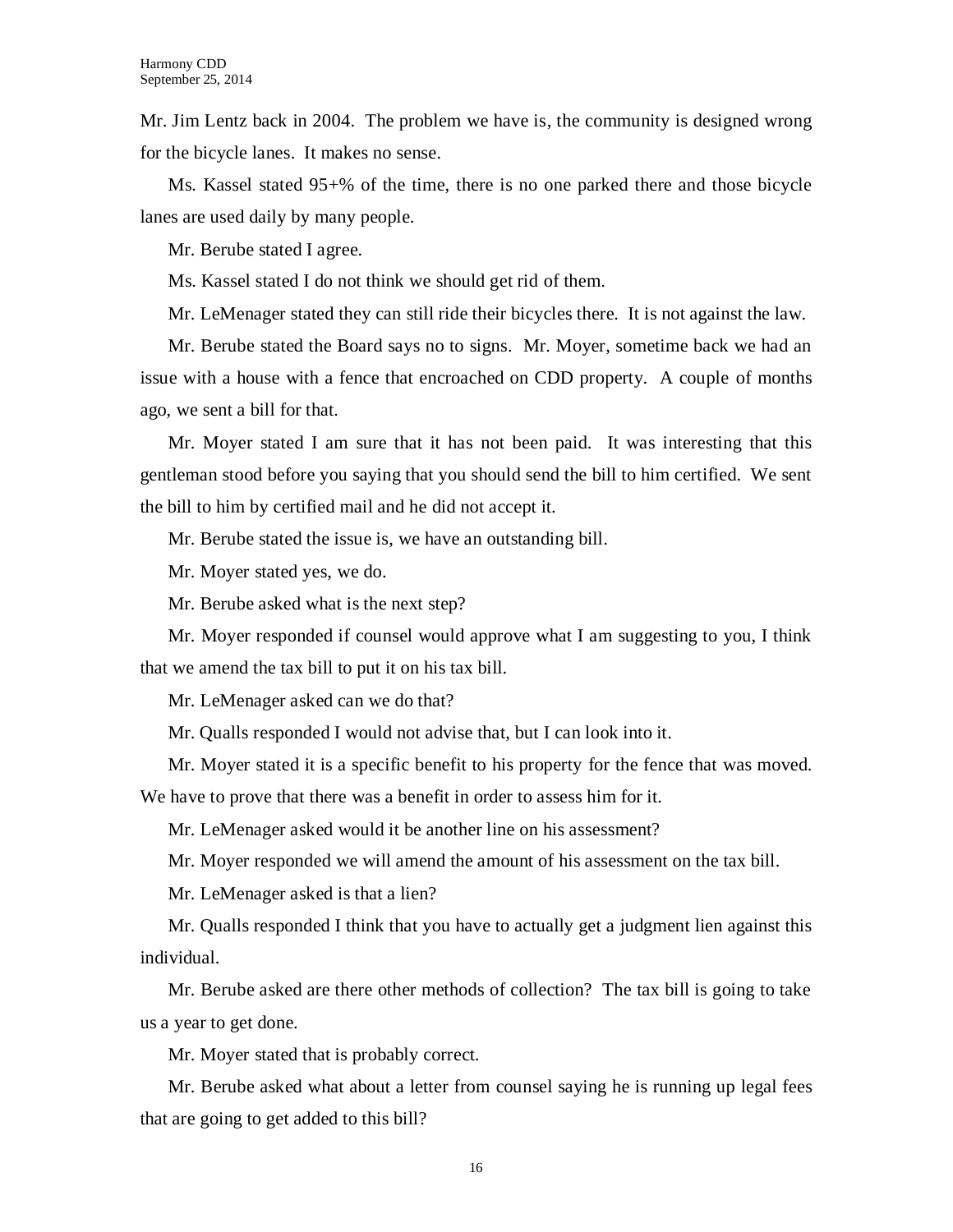Ms. Kassel asked have we revoked their access to the Swim Club and other facilities?

Mr. Berube responded we do not have that ability. The HOA can do things like that if you do not pay your fees. Our facilities are public access. We issue a card in exchange for a set of conditions. We cannot revoke a card for this. This is not a household-related fee, anyway. It is a nice thought, but we cannot do it.

Ms. Kassel asked is that true, Mr. Moyer?

Mr. Moyer responded I do not know what Mr. Qualls's opinion is, but I have been told that by other attorneys.

Mr. Walls stated they paid their assessment, so they get access.

Mr. Berube stated they are abiding by the rules for their access card. Do you want to go into collections with this?

Mr. Qualls responded I have done collections. Just bear in mind, there is only so much blood in a turnip. It does not hurt to send a letter and threaten getting a judgment lien. He cannot dispute this bill to my knowledge.

Mr. Berube stated he has had many opportunities. We all know the story. The problem is the background.

Mr. Qualls stated you get a judgment lien. The way it works is you line it behind all of the other creditors. Unfortunately, it is not like a tax lien, which is a first lien, superior to all other liens.

Mr. Berube stated I understand.

Mr. Qualls stated you have a lien that is basically a race to the courthouse.

Mr. Berube stated if we do not make a move, we do not get anything.

Mr. LeMenager stated he cannot sell his house until the lien is cleared.

Mr. Qualls stated with a judgment lien, if we placed it against the property, what you are saying makes sense.

Mr. Berube asked do you have some other method of collection?

Mr. Moyer responded that is as good as any.

Mr. Berube stated I will let the two of you coordinate that. We can add legal fees onto it. I know that we are going to pay the legal fees, but you are going to track the legal fees as part of the collection.

Mr. Qualls stated we are going to tell him that he owes x dollars or we are going to pursue all legal remedies.

17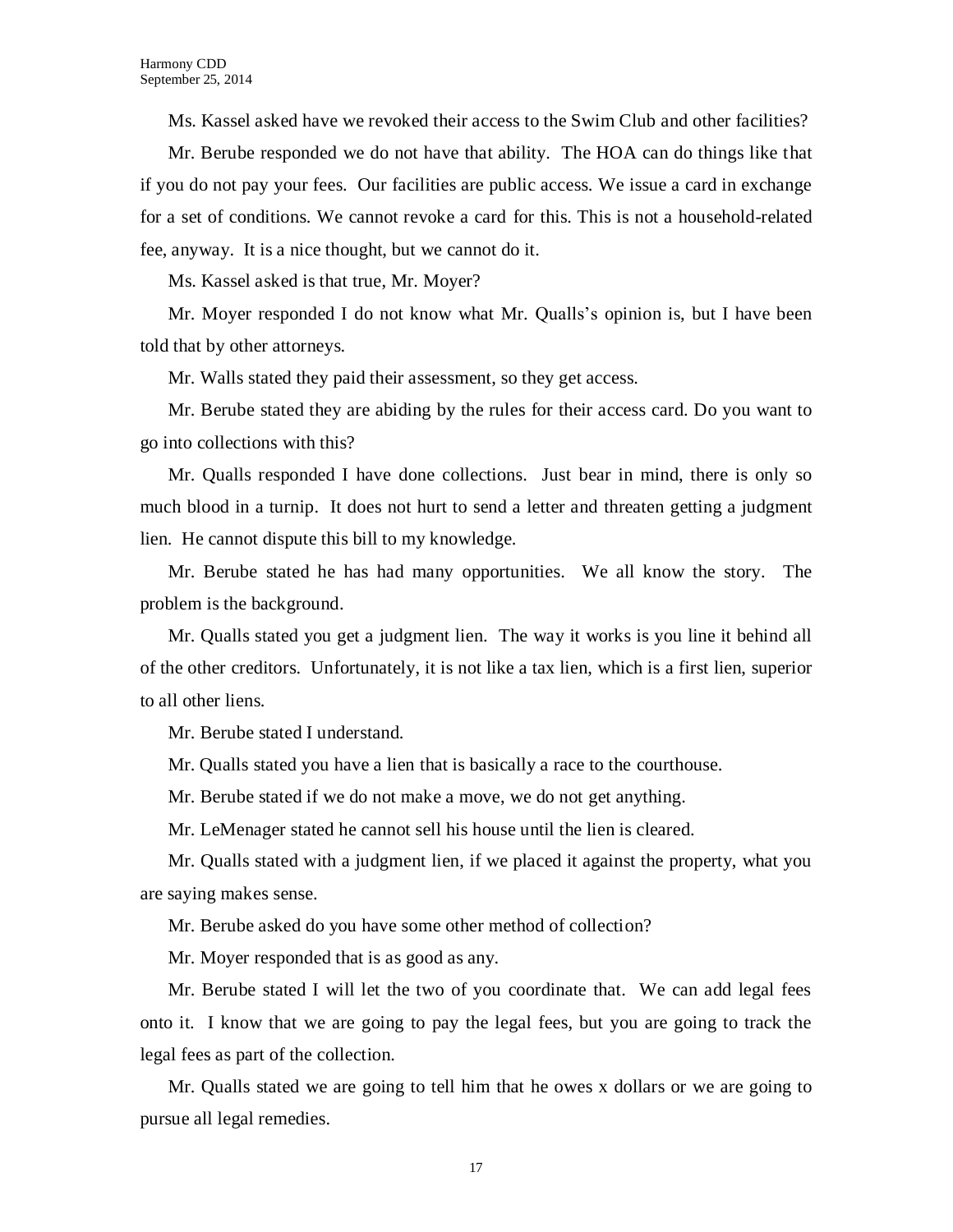Mr. Berube stated here is the problem that I see. The people who live here have already paid to move his fence. Why should they pay to move his fence?

#### **C. Website Statistics**

The website statistics are contained in the agenda package and are available for public review in the District Office during normal business hours.

#### **D. Public Comments/Communication Log**

The complaint log is contained in the agenda package and is available for public review in the District Office during normal business hours.

Mr. LeMenager stated I noticed that the resolution column is all blank in the communication log. It used to be filled in with Mr. Haskett's initials.

# **E. Approval of Engagement Letter from LLS Tax Solutions Inc. to Provide Arbitrage Rebate Services**

Mr. Moyer stated as you are aware, there are now several firms doing this work.

They are all charging \$600. This firm charges \$600.

Mr. Berube stated they just tell us that we have no arbitrage rebate to deal with.

Mr. Moyer stated exactly. We just have to do it as a requirement of the trust indenture.

> On MOTION by Ms. Kassel, seconded by Mr. Walls, with all in favor, unanimous approval was given to the engagement letter from LLS Tax Solutions Inc. to provide arbitrage rebate services.

# **F. Discussion of Staffing Alternatives**

Mr. Berube stated starting on Monday, September 29, we will finally have a contract signed with a Professional Employment Organization, also known as a PEO. Their name is Florida Resource Management, or FRM. We have been talking about this for three months. The key to this is, it took all of this time starting in June until now to get this deal in place so we could terminate our contract with Harmony Development Company. It has been a long, tedious process with counsel and the manager being involved. Mr. van der Snel has taken the reins with this. He has been short one complete staff member all of his tenure here. He has been short two staff members for the last three weeks because one guy resigned. He has taken over the trailer permitting, which has taken far longer than it should have. It is still not permitted, but it is going to happen on Monday. The fire department and code inspectors are involved. It has to meet ADA requirements. It has been one thing after the other. The co-employment contract with FRM has been an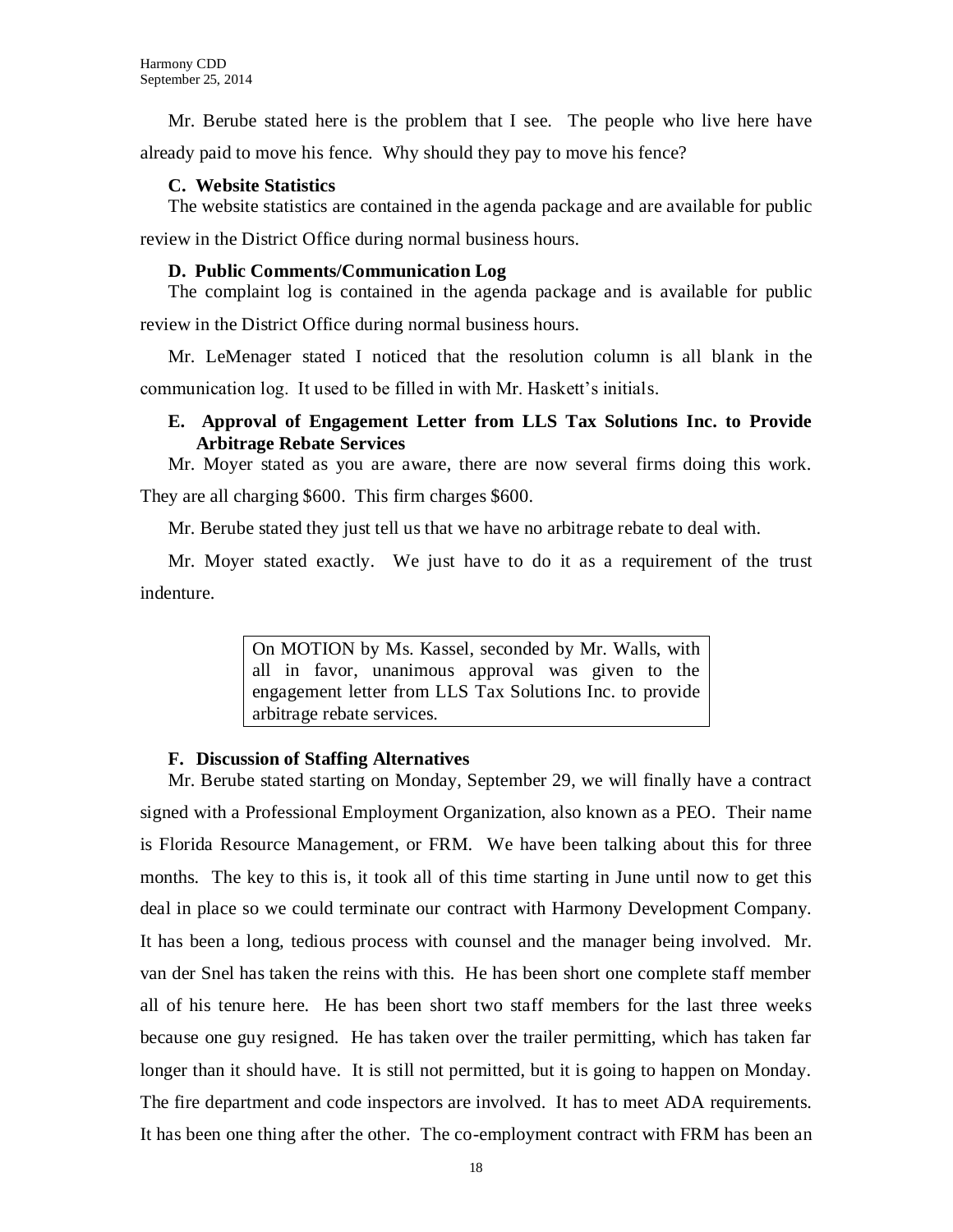experience. Probably 200 hours of time has gone into that, far more than I ever expected, but that is the way it is. The bottom line is that we now have a contract with a PEO that runs from year to year. We have a benefits package, which is side by side. In 12 months, if we do not like FRM or the benefits package, we have a contract that we can go to market with, just like we do for landscaping or aquatic weed control. The pattern is there, and we can sell our package to somebody else because we will have an experience rating. We can do what we want with that. We do not want to change because there is big turmoil for these guys. Getting the contract through legal proved to be an experience. Our attorney does a good job of keeping us out of risk. Their attorney said that this contract was not going to fly. As it turns out, all of these PEOs have a very tightly written contract written in general by one very good attorney over in Tampa. He writes the same contract for all the PEOs. No matter where you go, if you do not like the contract, it is the same one. We went back and forth, and none of the PEOs will change their contract. However, Mr. Qualls managed to get one of them, the one we went with, to accept an addendum to their contract which addressed all of the concerns that Mr. Qualls had regarding the contract. That is all taken care of. The benefits package is set up for the employees with salary adjustments as needed. In the last couple of weeks, Mr. van der Snel has hired two new guys. It is important to understand that we have basically the same employment arrangement that we had with Severn Trent as well as with Harmony Development Company. This Board does not employ people. We are not employers. We have a co-employment arrangement with a PEO. It is run through the District manager. The same wording is on the contract. Our employment arrangement is the same as it was before, except now we are out in the real world where if we need to change something, if someone gets hit by a bus next month, it is just a matter of putting the contract out for bid. I think everybody is happy. None of the employees took a step back in pay rates or anything else. As it looks right now, we are probably going to come in about \$20,000 under next year's budget for the entire package.

Mr. LeMenager asked including legal costs?

Mr. Berube responded there have been some other things. The cost of the trailer compared to Mr. Haskett's estimate from last month is about double to get all of that done. That turned out to be a lot more complex situation that anyone anticipated. We also have to consider that Mr. van der Snel's time just got cut in half because he will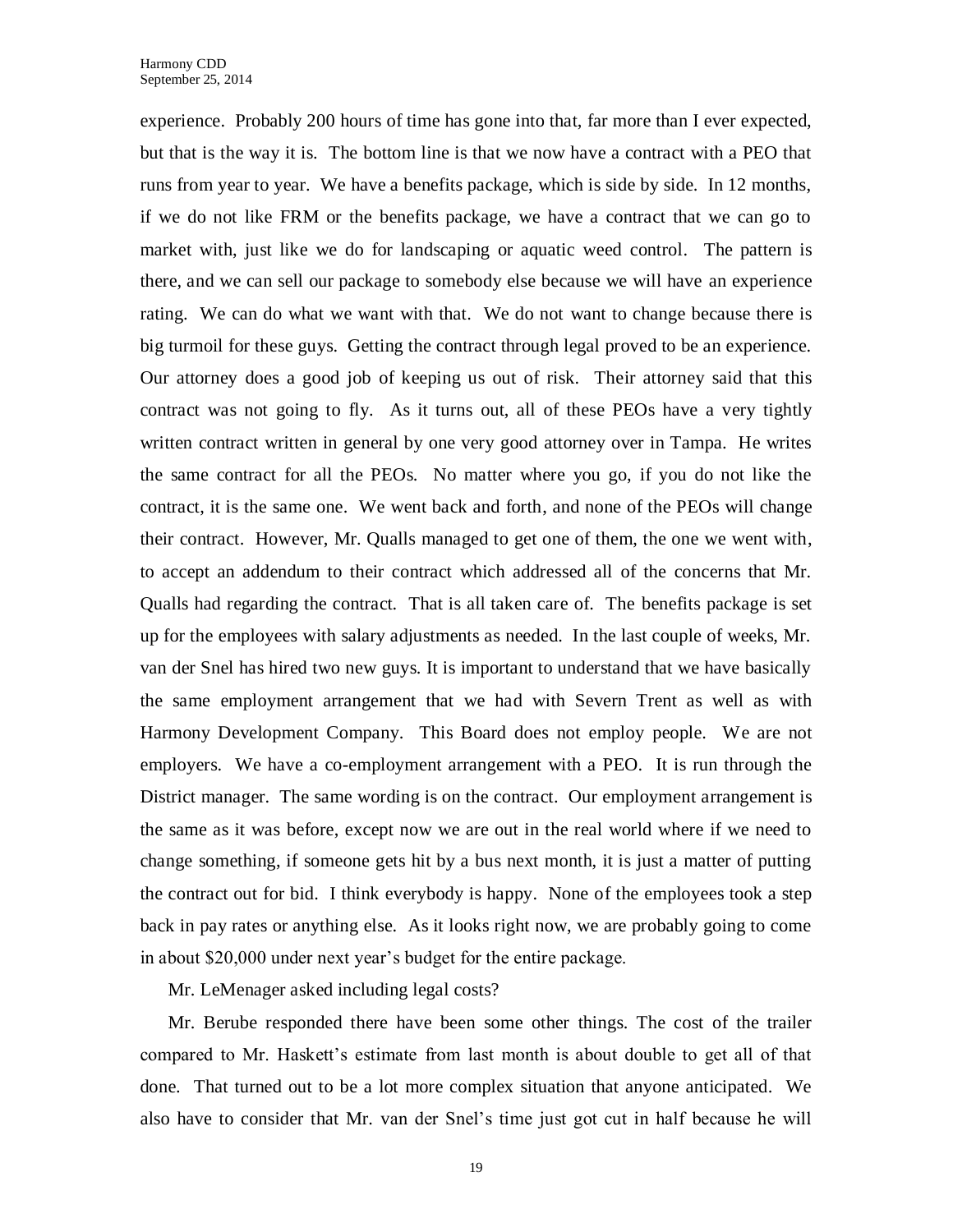spend half of his time in a supervisory fashion instead of productive labor. The reality is that all of this got done. It should not exceed our budget for next year. Next month you will have all four guys here. We already made the step. Everyone is going to walk around in a shirt of the same color. All of the shirts have an emblem on the back and say Harmony Field Services. When residents see staff, they will be easily recognizable. Everybody will look the same. The shirts are labeled so people can see when they walk to the pool, they know who they are. When some guy is outside your house trimming a tree, picking up trash, or running around in the park, they will be instantly recognizable. I think several residents here had the experience over the last couple of months with how staffing is scheduled. Things are happening right now. Once something hits the Facebook page, in a few hours, things are in process. Ms. Kassel had an experience earlier this week with a bench at the dog park. Within a week or two, there were a couple of new benches in the dog parks. Things are happening. Mr. van der Snel has been busy with this. He took over a couple of months ago. Everything got dumped in his lap. He went from the guy cleaning swimming pools to managing people, taking care of a trailer, running the schedules, and taking care of the bills. Mr. Haskett's last day was the day to submit all of the reports to Severn Trent for this monthly package. The monthly package was late. I questioned it and they said they were waiting for the reports. When I told them not to be looking from Mr. Haskett and to look to Mr. van der Snel, all of sudden they said that they had those reports. He has not missed anything. That man has made it all happen.

Mr. LeMenager asked are we going to give him a raise?

Mr. Berube responded he received one when he took over the supervisory position and there was another adjustment for everybody. We brought all salaries in line to where they need to be, and all of that stays within the budget. It has been an interesting task. The two of us have worked very closely for the last couple of months. He has been doing the work. I have been doing the administrative work along with counsel and the manager. I think we got it all done. On September 29, it is a new beginning around here. At next month's meeting, you will see two new and two existing employees introduce themselves. Everybody is on a probationary period because that is the way this all works. It is all working out fine. We are in a new beginning.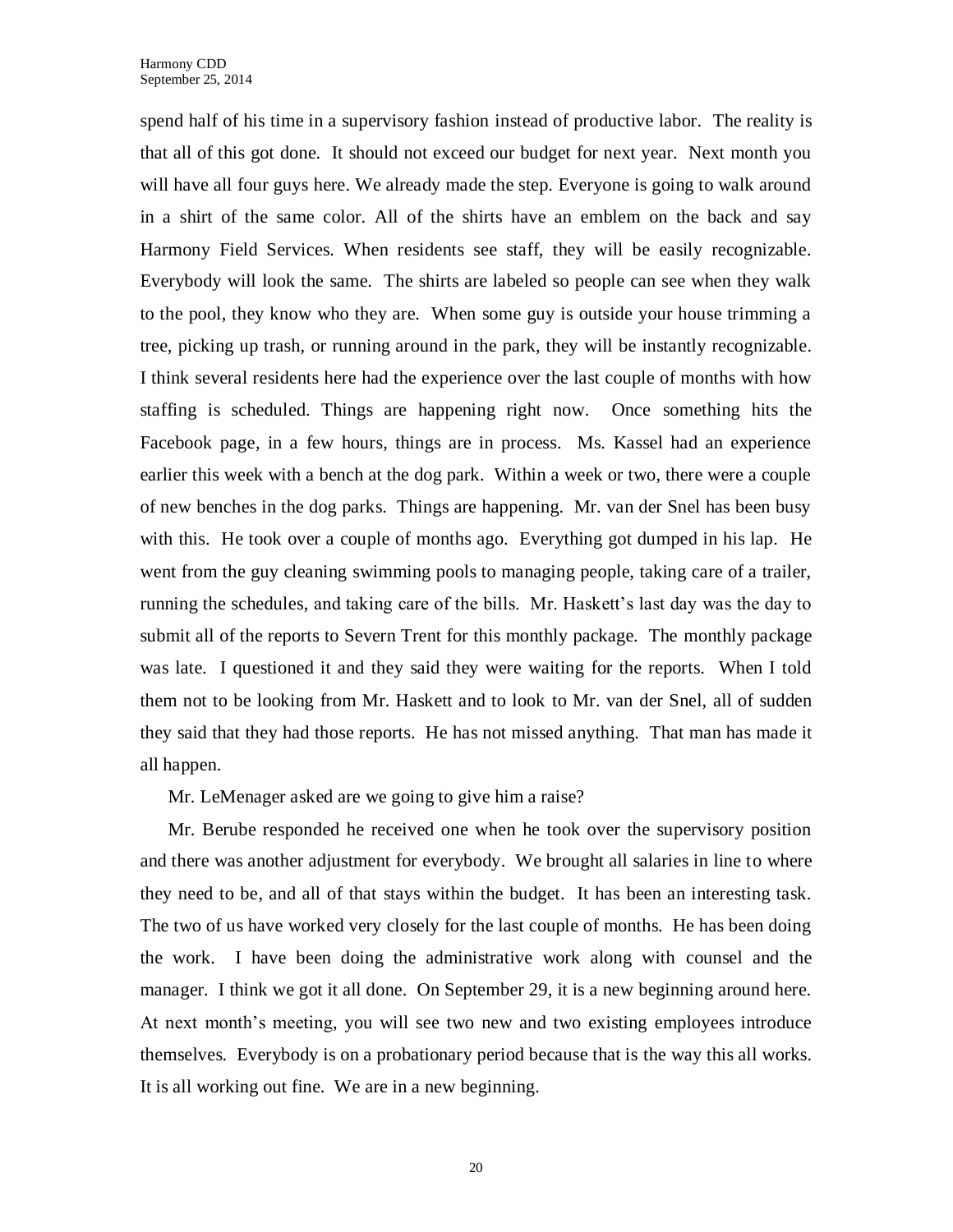Mr. Qualls stated I want to commend you for your hard work. This is a packet of the back and forth between us and the PEO. The contract without the addendum was rough. It legally had a lot of problems. With the addendum, we resolved most of the concerns. The contract is between the PEO and the District, but it is by and through the manager. That is the same arrangement as the one you had with Harmony Development Company and before that with Severn Trent. Through this co-employment arrangement, the PEO takes care of the workers compensation, FICA, withholding, and those items, but that PEO will not be managing the on-site field staff. That is your District manager's job and Mr. van der Snel's job. That is important because you do not want this PEO setting expectations as far as productivity or as far as what job needs to get done. I did review the record from the July minutes and the minutes from last month. I would like to clear the record by having a motion approving the arrangement with the PEO. You did exactly what the Board directed you to do in July and it took this long to get done. I think the record should reflect that this agreement is ratified.

Mr. Berube stated we normally do not do business behind the scenes, but this was so complex that if waited for a meeting, it would not have happened. It was Mr. Qualls's and my opinion that the Board had already said yes. I think everyone agreed to that. Now we have the final version in place. Monetarily it all worked out.

> Ms. Kassel made a MOTION to ratify the agreement with Florida Resource Management for professional employment services. Mr. Walls seconded the motion.

Mr. Walls stated I want to thank Mr. van der Snel for getting this done. I know you have been short staffed, and I have seen you working very hard. We appreciate that and all of the residents appreciate that. I know it has been tough.

Mr. van der Snel stated Harmony is worth it.

Mr. Walls stated I want to thank Mr. Berube, as well, for all of the hard work he has put in. It is unfortunate that we cannot help, and I appreciate you taking the reins and making this happen.

Mr. Berube stated I appreciate that.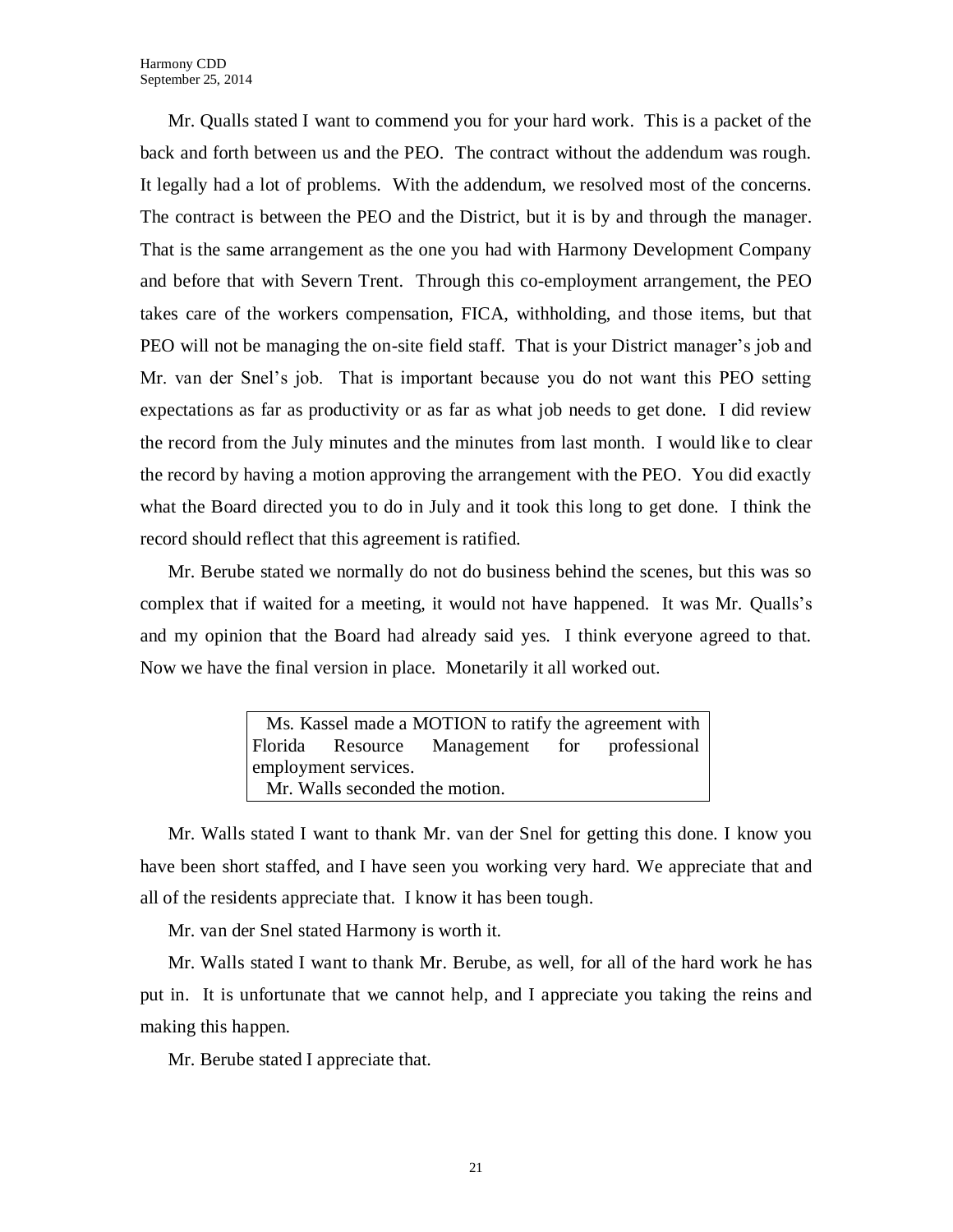Upon VOICE VOTE, with all in favor, unanimous approval was given to ratify the agreement with Florida Resource Management for professional employment services.

Mr. Qualls stated I would like to request a copy of the contract when it is fully executed for my records.

Mr. Berube stated we talked about it and are going to have an organizational meeting with the guys on Monday. The big deal is that our on-site manager is not directly attached to this Board, but he can get input directly from the Board. Some of us have had contact with Mr. van der Snel directly, and that is fine. He has a CDD phone and knows how to make arrangements. There is scheduling that is going to happen. Things are working smoothly. I am not a boss; I was a facilitator to getting all of this done.

Mr. van der Snel stated it works great. I never saw anything as an order. Mr. Berube was very helpful through the whole process. It is going to be worth it. You are going to see changes in a positive way.

Mr. Berube stated you have already seen them.

Mr. van der Snel stated there is immediate communication and direct action.

Mr. Berube stated there are already several plans in the mix. The sidewalk project is coming up. The floors in the Swim Club bathrooms are getting ratty and can use tile on the floors. We need to paint the Swim Club building as the paint is getting faded. Instant action is the plan. We are not putting out fires and we have been two men short with minimal overtime up to this point. We had to hire two men almost overnight because our contractual requirements state that we are going in with four people. One was not coming on board and the second one quit. We hired a couple of guys in the matter of two weeks. One is a resident and the other is a non-resident. However, residents have preferential treatment. Monday is a big day and we have a new plan.

# **EIGHTH ORDER OF BUSINESS Staff Reports**

#### **A. Attorney**

Mr. Qualls stated I just wanted to report about the trailer closing. Legally the closing date was yesterday. Everything has been executed. The only thing left that I have to do is take the DHSMV title certificate and transfer it in the name of the District. The original was mailed to me today. I will take that to the tax collector's office to get that handled. With all of the discussion about legal fees, I actually have a proposal, which I am inclined to bring up. Currently, the District pays me \$125 an hour. That is what you have paid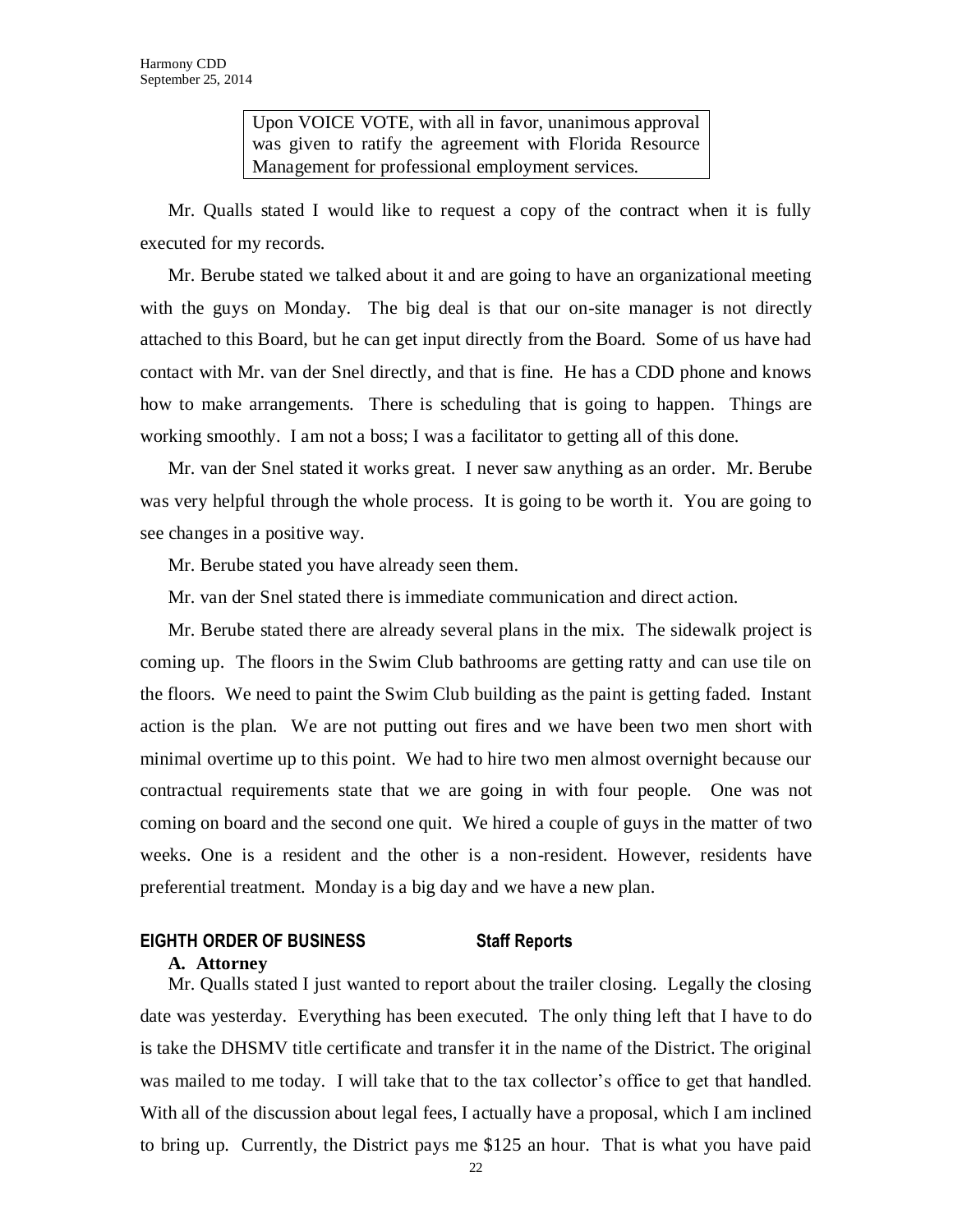me since 2002. That is far below the market rate. Therefore, I had a proposal to raise that to \$175 an hour, which is still far below the market rate. I will never again charge a dime for travel or any other costs associated with that. That does not make sense to me because I am here a lot of the time. I do not want to be viewed as a Tallahassee attorney when I am serving the Board. I do a lot of business in the Orlando area.

> On MOTION by Mr. LeMenager, seconded by Mr. Walls, with all in favor, unanimous approval was given to the proposal from Young vanAssenderp to raise the hourly rate from \$125 per hour to \$175 per hour, as presented.

Mr. Berube stated he has been waiting to raise this issue for six months, and I keep telling him to just bring it up.

Mr. Qualls stated I really appreciate working with all of you.

Mr. Berube asked will this take place during the October billing?

Mr. Qualls responded yes.

Mr. Berube stated thanks for your help with all the employee agreement issues. It went back and forth, and many items were on time deadlines. Mr. Qualls and I were exchanging emails with Mr. Casey Anderson at 8:30 on a Friday night.

Mr. Qualls stated commend your Chairman. He did a good job. The first version of the contract was absurd. That is the industry standard. I do not think any other organization would have provided any flexibility or leverage.

Mr. Berube stated you had some dealings with Mr. Anderson. They understood our needs, and he got it done. They are a small company. Two brothers run the place. They can make decisions on their own.

Mr. Moyer stated I thought it was strange that one of the changes we requested was to change "client" to "District." They would not do it.

Mr. Berube stated I spoke to his brother, Mr. Kelly Anderson, and he told me that their attorneys told them not to deviate from that boilerplate contract and do not call him to make any changes because he will say no. That is why you received the reaction you did.

Mr. LeMenager stated honestly, that is what we do in real estate all the time. Under no circumstances do we ever change the State-mandated contracts. We add addendums.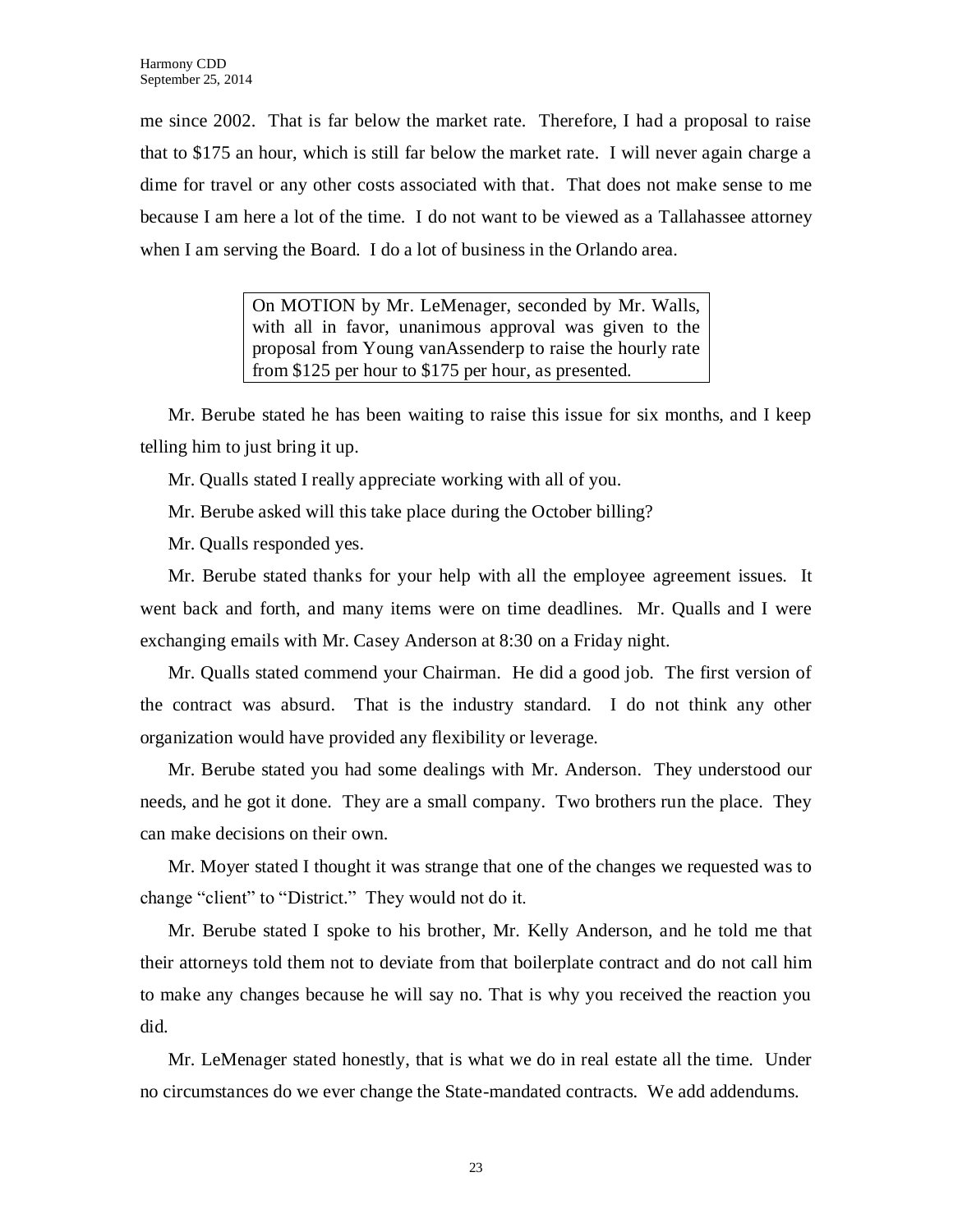Mr. Qualls stated the great thing we did was we changed the contract to say this addendum is hereby incorporated by reference and is now part of the contract.

#### **B. Engineer**

Mr. Boyd stated regarding the alleys that are going to be repaved, we have the door hangers made with the notices to the residents. I provided them to the Board members. These are going to be distributed the first of next week. The dates listed for the alley work are for milling and repaving in the Birchwood and Drake neighborhoods. Some spot repairs will be made in the Green neighborhood. Several areas have been identified that are going to have work done on them. There will be restriping where the repaving is going on. These are the dates that the contractor gave us. These dates might vary a day or two, depending on what happens in the field with the contractor. On the days that milling is going on, you can still access your driveway because you still have a nice, clean, hard surface to drive on, as long as you are not in the way of the milling machine. Once the new pavement layer goes down, you will not be able to access your garage in those neighborhoods the day the paving is going on or probably the following day to let it cure. That is what we want everybody to be aware of. They will need to park on the street. We do not want to have anyone get trapped in their garage. Look for these notices if you live in those neighborhoods. The only doors that will get them will be houses that have alleys. If you live in those neighborhoods and your garage is on a County street, you would not get one of these notices.

Mr. Berube asked what are the streets that are encompassed in B-1?

Ms. Kassel responded Buttonbush Loop, Bracken Fern and Cat Brier.

Mr. Boyd stated we will be working in the alleys, not the streets.

Mr. Berube stated I understand.

Ms. Kassel stated all of those streets have alleys behind them.

Mr. Berube stated I will recap this meeting on the Facebook pages. I will put the specific streets. I do not know the names of all the streets in these neighborhoods.

Mr. Boyd stated if you would like, I can type up a different version of this and send it to you.

Mr. Berube stated this is the only one that I have a problem with.

Ms. Nancy Snyder stated there is also Five Oaks.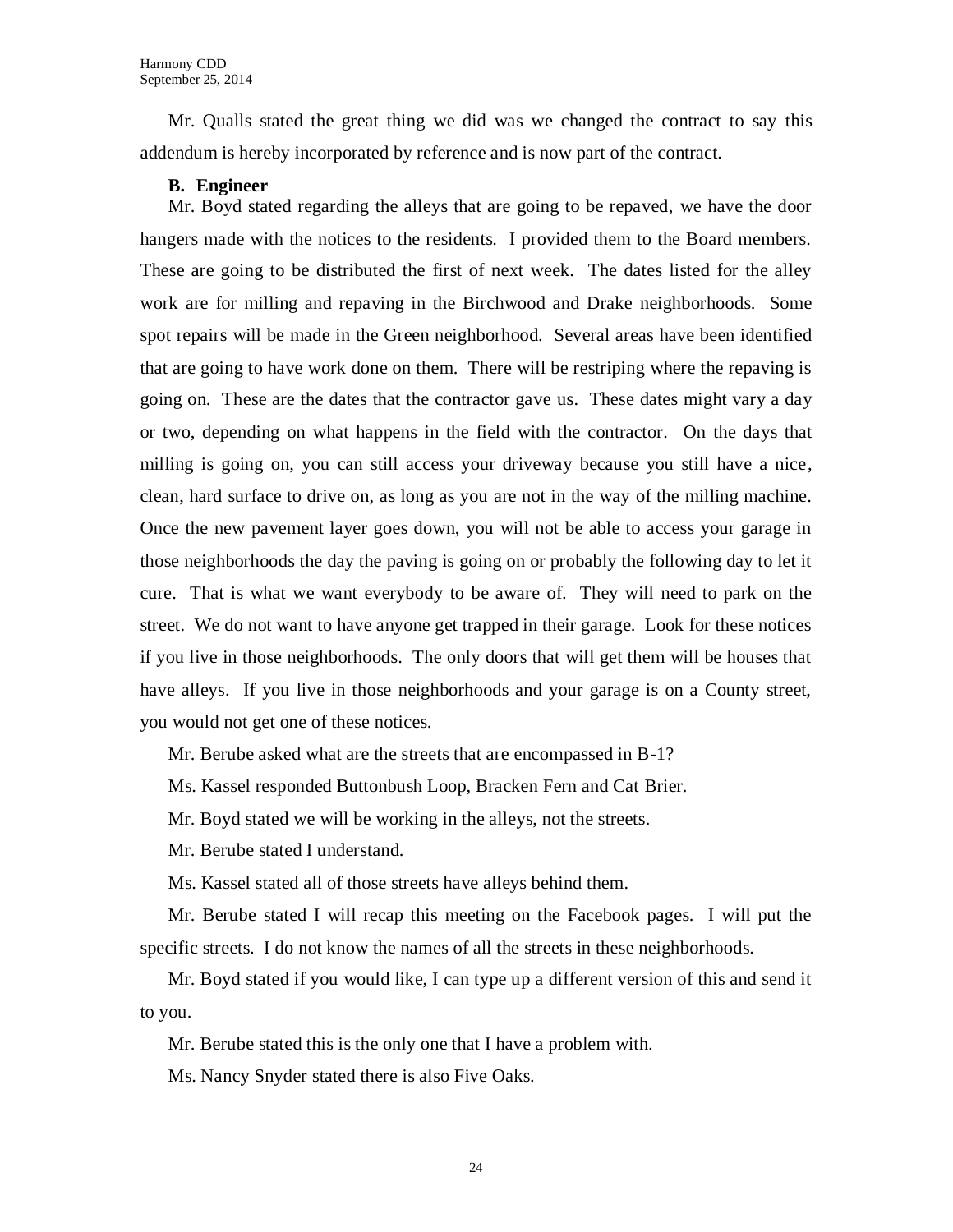Ms. Kassel stated that has an alley that backs up to the street. It is the south side of Five Oaks, south side of Buttonbush Loop, west side of Cat Brier, and east side of Bracken Fern.

Mr. Berube stated we will specifically name the streets and the dates so residents have plenty of fair warning.

Mr. Walls asked should we be more specific and say not to park cars in your alleys and driveways on these days when the repaving is happening? It is not exactly clear. It just says when paving is happening.

Mr. LeMenager responded yes. We should say "Notice: Alleys closed Monday, October 6 to Friday, October 10" in great big bold letters because we all know how people are and they are going to be on that Facebook page on Monday, October 6 saying that somebody is behind their house and they cannot get out. We all know that is going to happen.

Mr. Berube asked are the door hangers already printed?

Mr. Boyd responded they are, but it is not very expensive to revise them. It only costs \$50 to get the batch printed.

Mr. Berube stated Allstate is going to come out and put cones across the alleys and probably use yellow police tape. Let them come out a day or two early. This way there is nothing going on with the alleys, but people who live there will get the impression we are getting ready to start. They will still be able to get in and out with the cones, rather than reprint the door hangers.

Mr. Walls stated I am just thinking about people who get home late one night and for some reason, so not leave for work until later the next morning after they have started.

Mr. Berube stated I think that we are okay with this rather than reprinting. They will have early notice and see the cones and the yellow tape.

Mr. LeMenager asked can we get some of those signs like the ones we put up for the CDD and HOA meetings? That is probably a better idea.

Mr. Boyd responded sure.

Mr. LeMenager stated if you do not subscribe to the newspaper, the chances that you actually open your front door are probably pretty slim.

Mr. Berube stated the signs come from the development office. I will coordinate this with Ms. Amber Sambuca.

25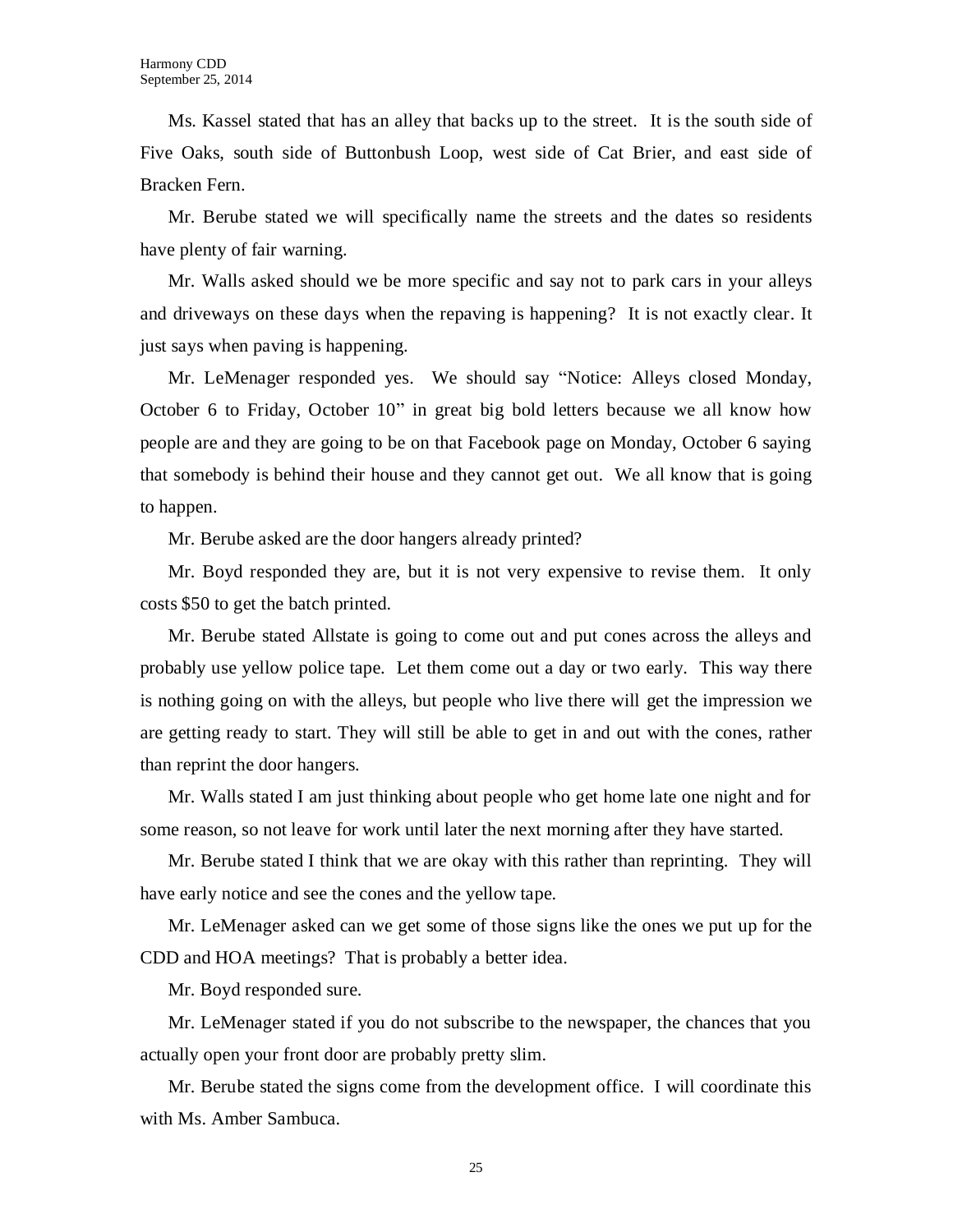Mr. Boyd stated the other item, which you received via email earlier this week and you should have copies of, pertains to the proposed expansion of two ponds. The first is the Lakeshore Pond, officially known as pond 2-2 or 2-3; those two ponds were combined. The other pond is 8-5, which is the pond on the east side of the west entrance close to U.S. Hwy 192. As you know, the developer has been working on plans to start two new neighborhoods: Hawthorne, which is the H-2 neighborhood, and Cherry Hill, which is the Parcel F tract. Unlike most of the neighborhoods in Harmony, these two neighborhoods do not require the construction of any new ponds. The ponds were previously constructed, and utilities were stubbed out so that these neighborhoods are the last on the west side of Harmony. The mass grading was done in such a way that the ponds were already built. As Harmony went from primary infrastructure roadways to neighborhoods, the mass grading of the developments were designed such that they would balance. In other words, we were not excavating a lot of extra dirt and were definitely not trying to import any dirt. Having said that, there was some export that was generated, with the anticipation that it would be used in the future so that the Harmony neighborhoods in the CDD would all balance. The stockpiles were placed south of the golf maintenance area. You might remember that at one time, there were some stockpiles located as you go up to Cat Lake to the right. However, planting being what it is, in the end, that dirt has been used in other ways over the years and has dwindled down to the point where we do not have the volume there anymore that was originally stockpiled. Along with that, neighborhoods F and H-2 still require a substantial amount of fill for various reasons, including the soil and groundwater elevations. When the plans were evaluated, we determined that we needed additional fill beyond what is available in Harmony. The preferred solution is always to obtain your fill onsite. We were looking at ways to do that. These are the two areas that make the most sense so we can balance the site. As you know from my email, these two areas asked to expand on the CDD tracts. That is the reason for us presenting this to you. There are several benefits that the CDD and the community would derive if this were to be done. Lakeshore is a very long, narrow lake. You have some water bodies less than 100 feet wide, and SFWMD typically requires lakes to be an average of 100 feet wide. The reason for that is that a larger water body is more stable. The biology is more stable. You are less susceptible algae blooms. Another benefit is from a community standpoint, it would be a more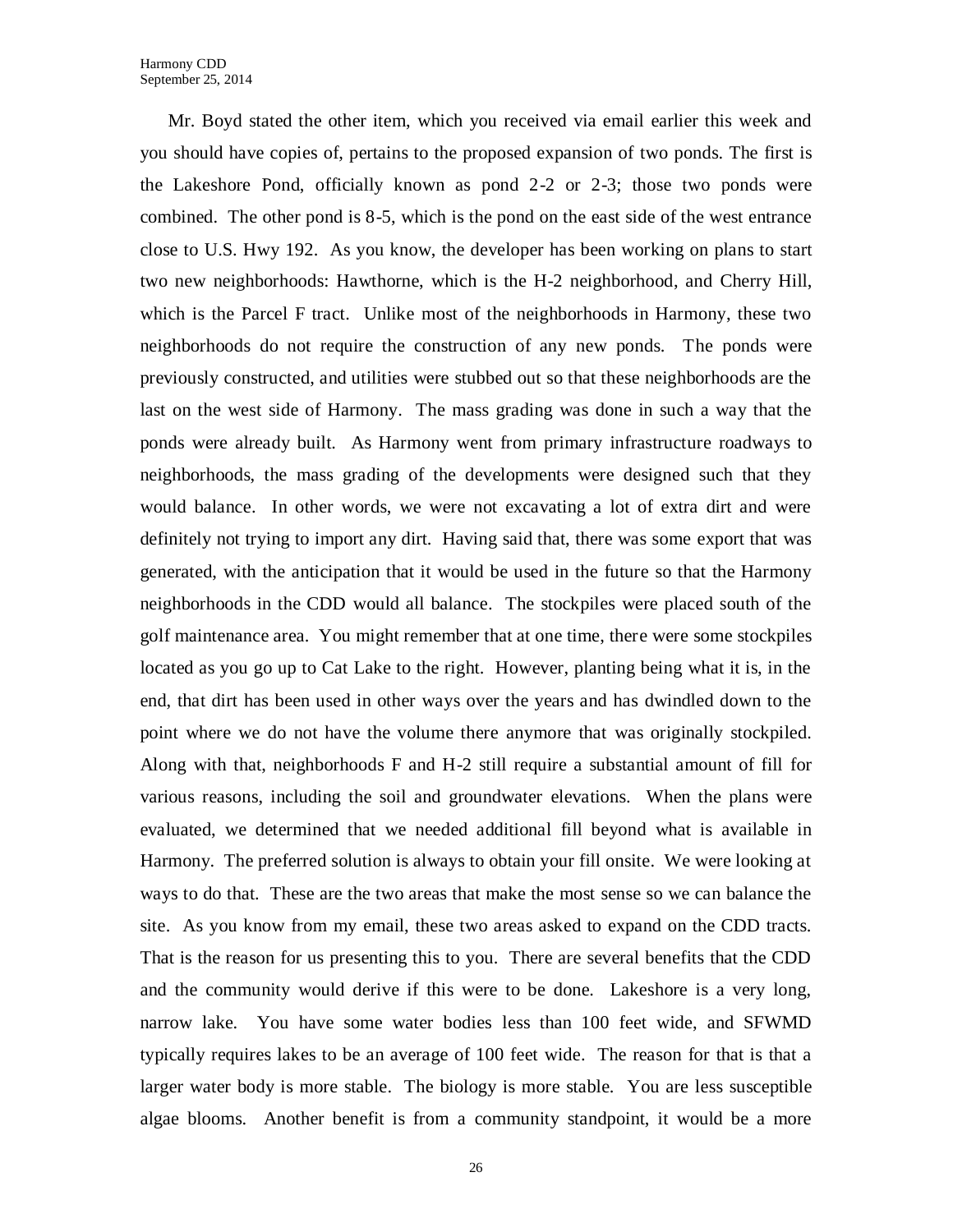visible water body from the street. Right now, you have a pretty rough, almost pasturelike field between Schoolhouse Road and that lake. That is the first exhibit. In the end, when the Cherry Hill neighborhood is completed and you are built out on this side, you are going to want a finished landscaped area there in some form. Right now, it is just bush hogged. Expanding the pond in that area could potentially give you a nicer finished park area with less area that has to be mowed, high-maintenance sod, and less irrigation.

Mr. LeMenager stated I am certainly in complete and total disagreement with respect to the Lakeshore Park pond. Now that you have given the real reason, which is that they lost the dirt, we have a nice chunk of land there that is in a nice location. We have discussed putting parks in that particular location in the past. Perhaps you were not at those meetings. Just to say that it is a nice blank piece of land, I would point out to you that this is a nice blank piece of land, too, that we are going to do something with someday. You are basically taking away one acre of park. It sounds like the real reason is, you do not have the dirt from where you dug it up before. I would point out to you that Harmony has 11,000 acres of land all over the place that runs for many miles along U.S. Hwy 192. Surely you can find enough dirt someplace else in Harmony to do that.

Mr. Berube stated my guess would be that this is prime dirt because these are two locations that are the closest to that new location.

Mr. LeMenager stated I agree it is cheaper.

Mr. Berube stated I agree with you that we are giving up some land with some value in the future. In regard to the value of the land, is nothing scheduled to go there ever? There is going to be grass from now until in perpetuity.

Mr. Boyd stated it is designated as open space on the master plan approved by the County. It cannot be used for any development purposes, such as any commercial or residential uses. It is open space and that is what it will be in perpetuity.

Mr. LeMenager stated you keep saying that it will be in perpetuity, but we both know that plats and plans get changed. Let us not talk about perpetuity. We are talking about a nice piece of land. We have had discussions in the past about making that a park. I remember specifically it was chosen as a site for a skateboarding park, which we decided not to proceed with. Please do not talk about perpetuity and plans at the County, which we both know can be easily changed.

Mr. Boyd stated I would not say easily in this case.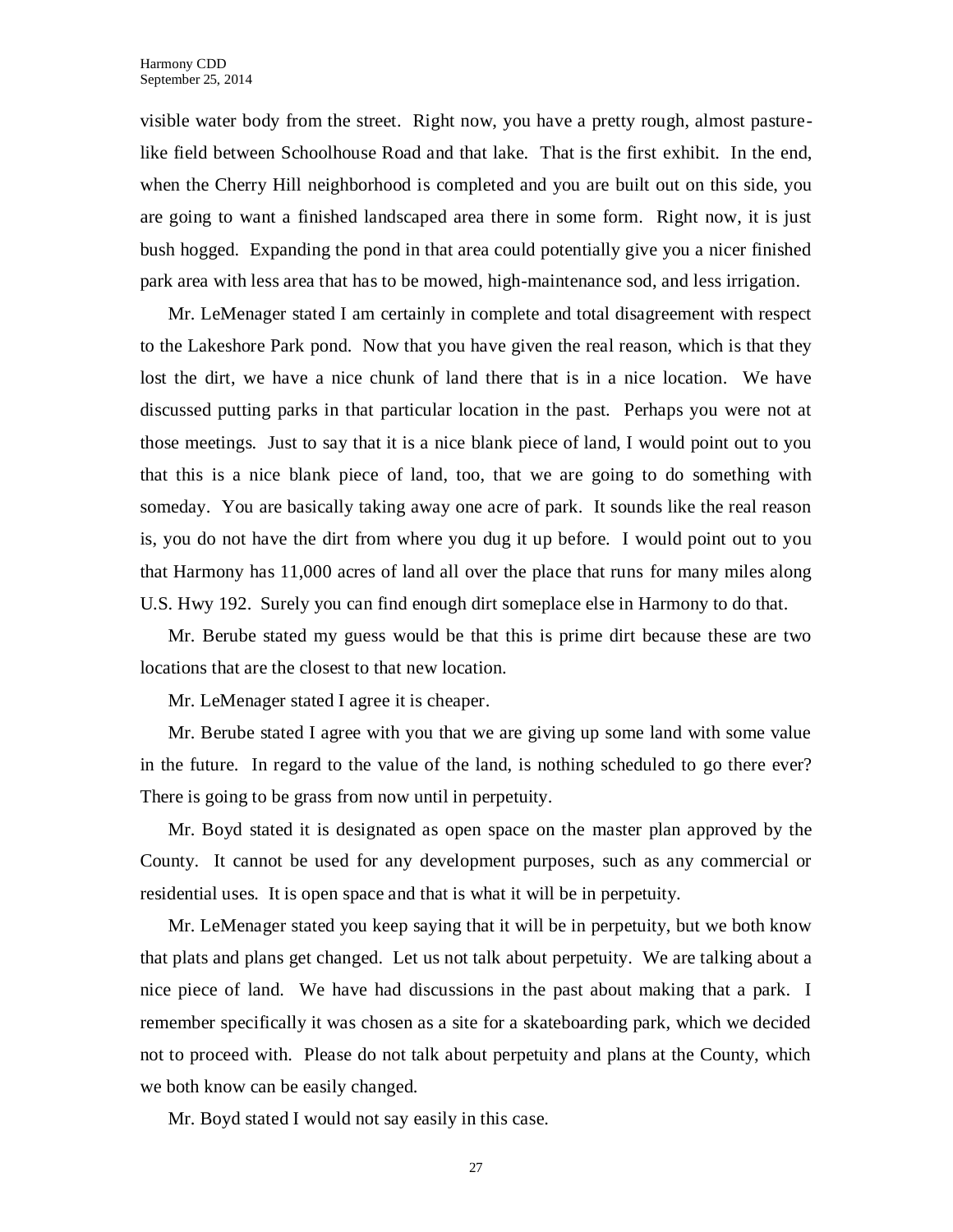Mr. Berube stated the other one is the relatively new pond, which just became part of H-1.

Mr. Boyd stated correct.

Mr. Berube stated it is at the far west end of Hawthorne.

Mr. Boyd stated it is at the far east end of Hawthorne.

Ms. Kassel stated up against the tree line and marshy area.

Mr. Berube stated that would be open grassy area that we may lose a little bit of. There is no development.

Mr. Boyd stated it is part of the U.S. Hwy 192 buffer.

Mr. Berube stated I understand and see that. I am just making sure that I get the right parcel.

Mr. Walls stated that one I have no problem with.

Mr. Farnsworth stated I do not think any of us have a problem with that one.

Mr. Walls stated my hope was that at some point, which we talked about when it happened, was completing that sidewalk around the pond.

Mr. Boyd stated you would still be able to bring a sidewalk all the way around it.

Mr. Farnsworth stated that little block of land can be used for a lot more recreational things than water that you are just going to look at.

Mr. LeMenager stated I agree.

Mr. Berube stated perhaps.

Mr. Boyd asked since the CDD has no capital funds remaining, what types of improvements would you anticipate realistically put in there?

Mr. Farnsworth responded we do not have to do that right now.

Mr. LeMenager stated we are the caretakers of the public land and here you want to turn public land into a pond. It sounds like you only want to be expedient because you lost the dirt. I am sorry. We did not lose the dirt; you did.

Mr. Boyd stated there are other considerations. The dirt was not lost. It was used over time for various purposes.

Mr. LeMenager stated then whoever used the dirt for those purposes obviously got the value out of that dirt. Now they can pay up and bring in other dirt that they would have had to do if they did not use that dirt.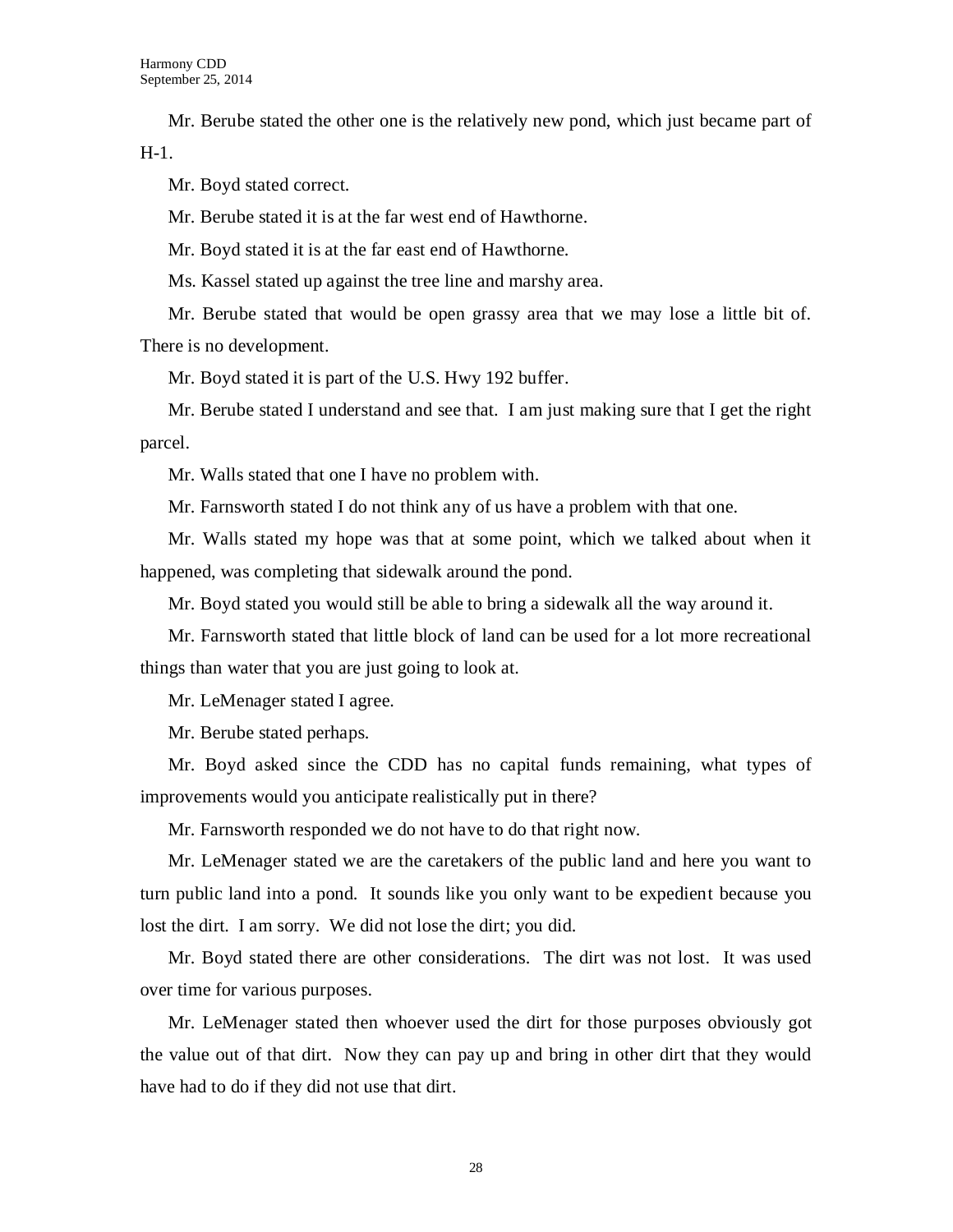Mr. Berube stated we can argue about this back and forth but we need to make some decisions.

Mr. Boyd stated there are other reasons I would encourage you to consider before making a decision. The soil is going to be brought in from some location. Potentially it is going to be excavated on the east side somewhere, if not here. We will have trucks coming all the way across Harmony. The benefit from a sustainability standpoint is, you are not moving the dirt very far. It is right here where it is needed, which is always what we tried to do when we built neighborhoods. We try to avoid moving the dirt long distances. We try to obtain the source material right where it is needed.

Mr. Berube stated this is the best choice for the current development need. I completely understand that.

Mr. LeMenager stated it is the most monetarily efficient choice.

Mr. Berube stated I understand that, too, and I am not disagreeing with anyone.

Ms. Kassel stated for the developer, but not for the CDD.

Mr. Berube stated exactly right. The one thing that we all discussed is having a skateboard park, which we nixed for any number of reasons. The reality is that we will discuss putting a playground here for the next 20 years, and we will never move off ground zero. The one thing that we have discussed, which has been very popular, has been that concrete path around that same pond. That has been a gain for everyone who lives here. When you watch what goes on, it is exceedingly popular with the people who live here. Many people have asked why it does not go all the way around. That is a valid point. I am asking the developer if he would consider extending that concrete path around this new pond to make the connection. That way we can justify it to the folks who live here in giving up that acre of land. That is the most solid thing that we have ever discussed about doing with that area, and we just have not gotten to it yet. Now there is a chance to get to it. What do you think?

Mr. Glantz responded I think that is a reasonable response. How long is that path you are talking about?

Mr. Berube responded maybe 2,000 linear feet, less than half a mile.

Mr. Boyd stated less than 2,000 feet.

Mr. Glantz asked is it five-foot wide walk?

Mr. Berube responded it is only four feet.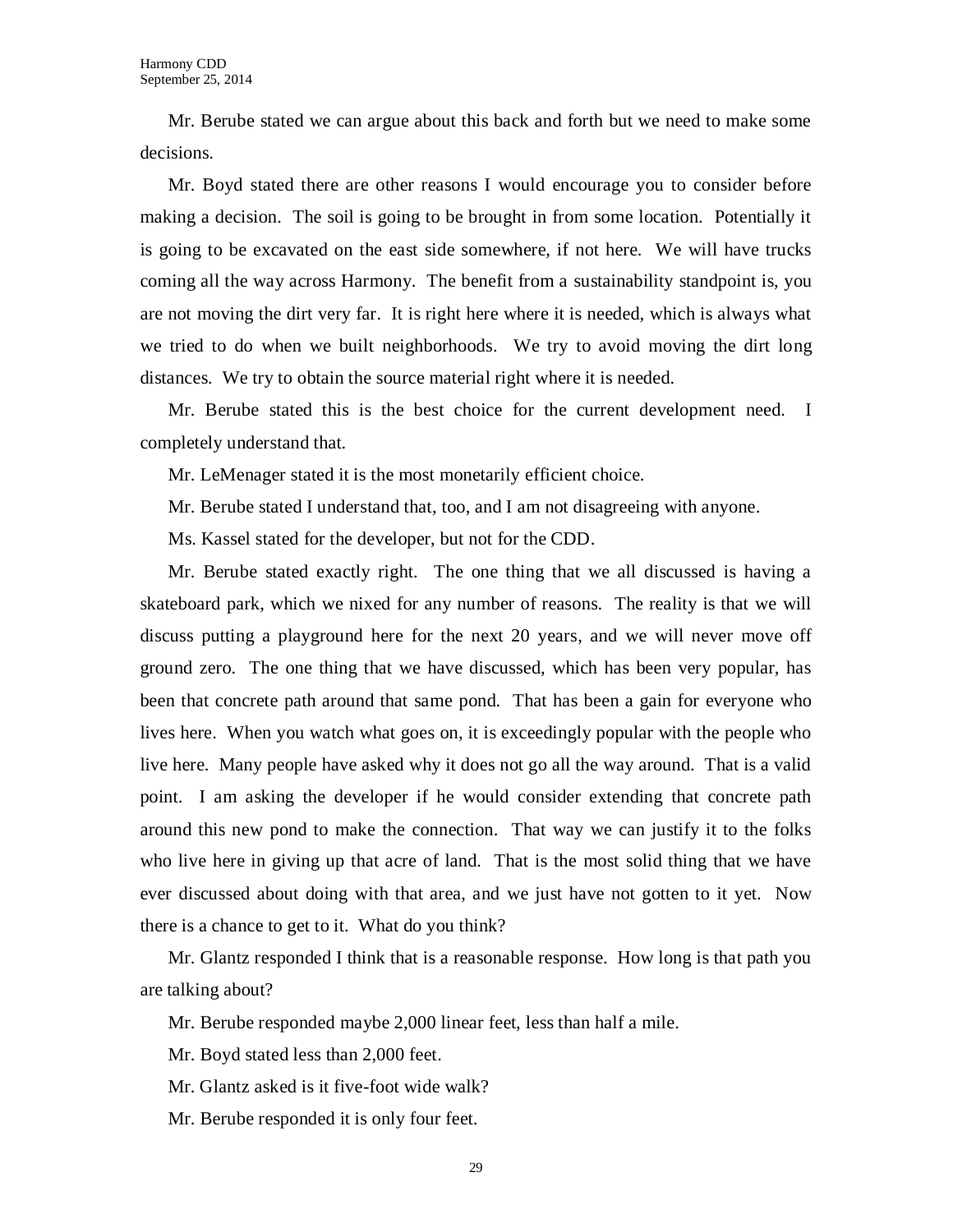Mr. Glantz stated it is in the range of \$40,000. We will certainly consider it. Right now, the plans are for Parcel O to have a large pond, which can be over excavated. In over excavation, when you get past a certain distance out from the edge of the shore, it needs to be a 4:1 slope for the slope's stability and safety. You can walk out 16 feet and then it goes to 3:1 or 2:1 slope. For Parcel O, we have the opportunity to over excavate. It is going to be a very wide pond. Once we get into that operation, we can get dirt very inexpensively. The question is if we should over excavate very cheap dirt right there. We do not have to do any additional dewatering. We are already going to be dewatering that pond. We can truck all of the dirt across the community. It is basically going to be neutral. It is not actually a cost savings. If it is a neutral cost solution, then it would just be us deciding to gift a sidewalk. Cost-wise, it is about neutral, but to the residents of Harmony, we are talking about moving several hundred truckloads of dirt.

Mr. Boyd stated we would be bringing in about 15,000 yards. Each truck holds about six yards.

Mr. LeMenager stated if we can save that chunk of land for potential future uses, that is certainly my preference.

Mr. Glantz stated if there is no desire by this Board to expand that lake, that is fine. I can tell you just by looking at the lake that it is a narrow lake. Mr. Boyd is absolutely correct. The new shape of the lake would be far superior, but if that is not the will of this Board, I do not want to push it. Cost-wise it is going to be neutral for us only because we are going to be over excavating another lake.

Mr. Berube stated I am neutral. Personally I like the water more than grass, but I am only one person sitting here. I think we are all in agreement that the H-2 pond is not an issue. I like the water and do not see a whole lot of future development going there. If you want to consider expanding that sidewalk around there, that is a fair tradeoff and maybe people will swallow that. I do not know.

> Ms. Kassel made a MOTION to approve the H-2 pond enlargement. Mr. LeMenager seconded the motion.

- Mr. Berube asked is this an all or nothing?
- Mr. Glantz responded no.
- Mr. LeMenager stated the ponds are separate.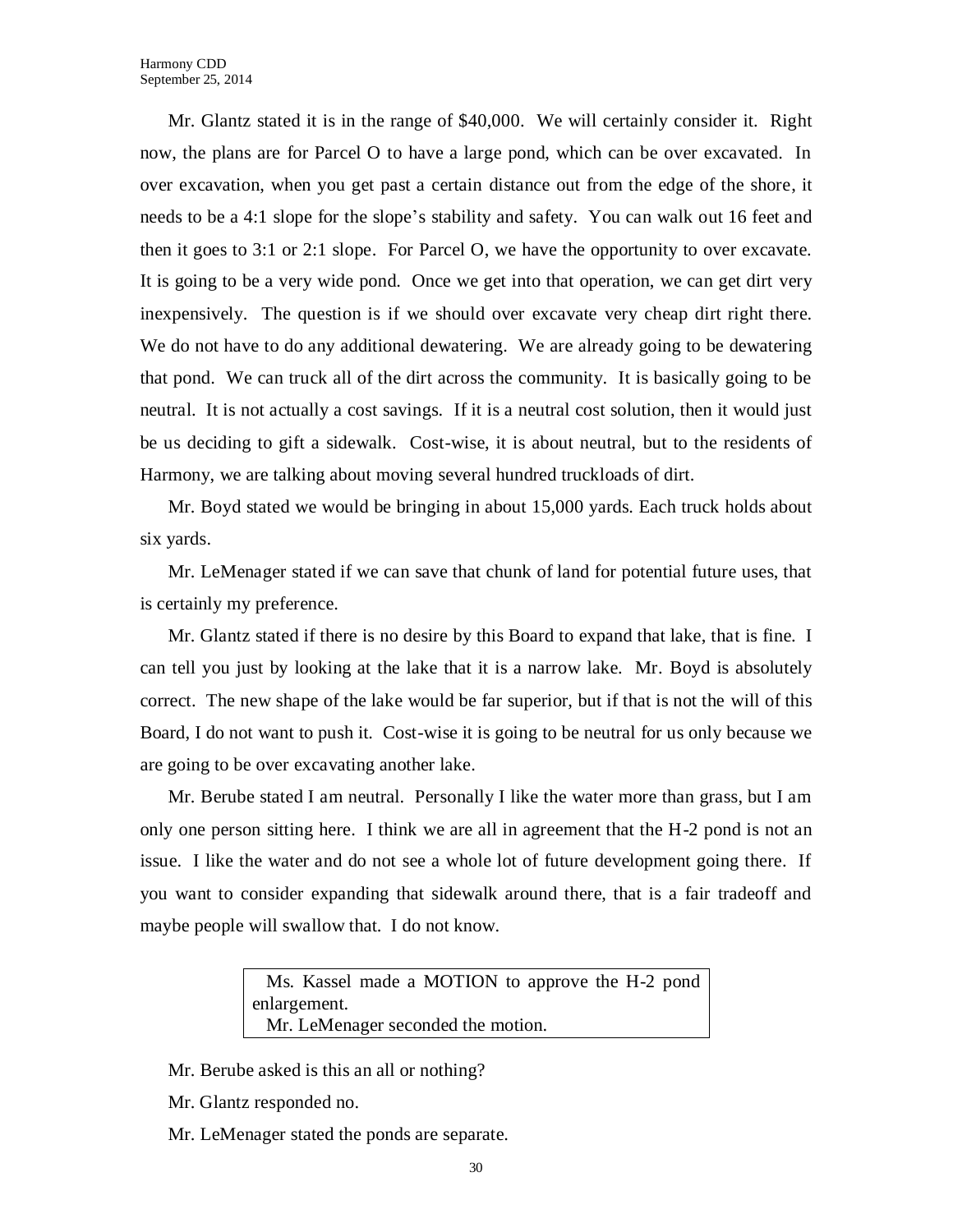Upon VOICE VOTE, with all in favor, unanimous approval was given to approve the H-2 pond enlargement.

Mr. Moyer asked is the over excavation a possibility for the existing lake?

Mr. Boyd responded it is more difficult because the existing lake would have accumulated some silt and unsuitable materials on the bottom. Dewatering an existing lake gets very messy. We did think about that.

Mr. LeMenager stated we can table the other one and you can do your numbers to decide which way you want to go.

Mr. Glantz stated you have to make a decision. Is this Board suggesting a trade of a sidewalk for that?

Mr. Berube responded that was my suggestion. I do not know how the other Board members feel. I think the sidewalk would be a nice gesture as it would be a gift from you. I think the residents would appreciate the fact that the loop will continue because a lot of people use that. In my mind, that is a fair tradeoff.

Mr. LeMenager stated if it is \$8,000, we can do that.

Mr. Berube stated it is not \$8,000.

Mr. Boyd stated it would be more for the sidewalk.

Mr. Glantz stated it is going to be \$5 to \$6 a square foot. At 2,000 feet by four feet wide, it is at least \$40,000.

Mr. LeMenager stated that is a decision we can make in the future. If it is cost neutral for you guys to over excavate another pond somewhere else, that would be my preference to save that for potential future uses. It is a nice chunk of land. I see Mr. Farnsworth nodding his head in agreement.

Ms. Kassel stated I have an inclination to agree with Mr. LeMenager to a certain extent. I see Mr. Berube's proposal as being quite viable, particularly since it would not only be a good tradeoff for residents, but I believe that it would benefit the developer in terms of building homes on the adjacent parcel.

Mr. LeMenager stated you can walk out your backyard and on the sidewalk to get your exercise. That would be nice.

Ms. Kassel stated if that pond is not enlarged, possibly that area could be used for some type of exercise station in the future.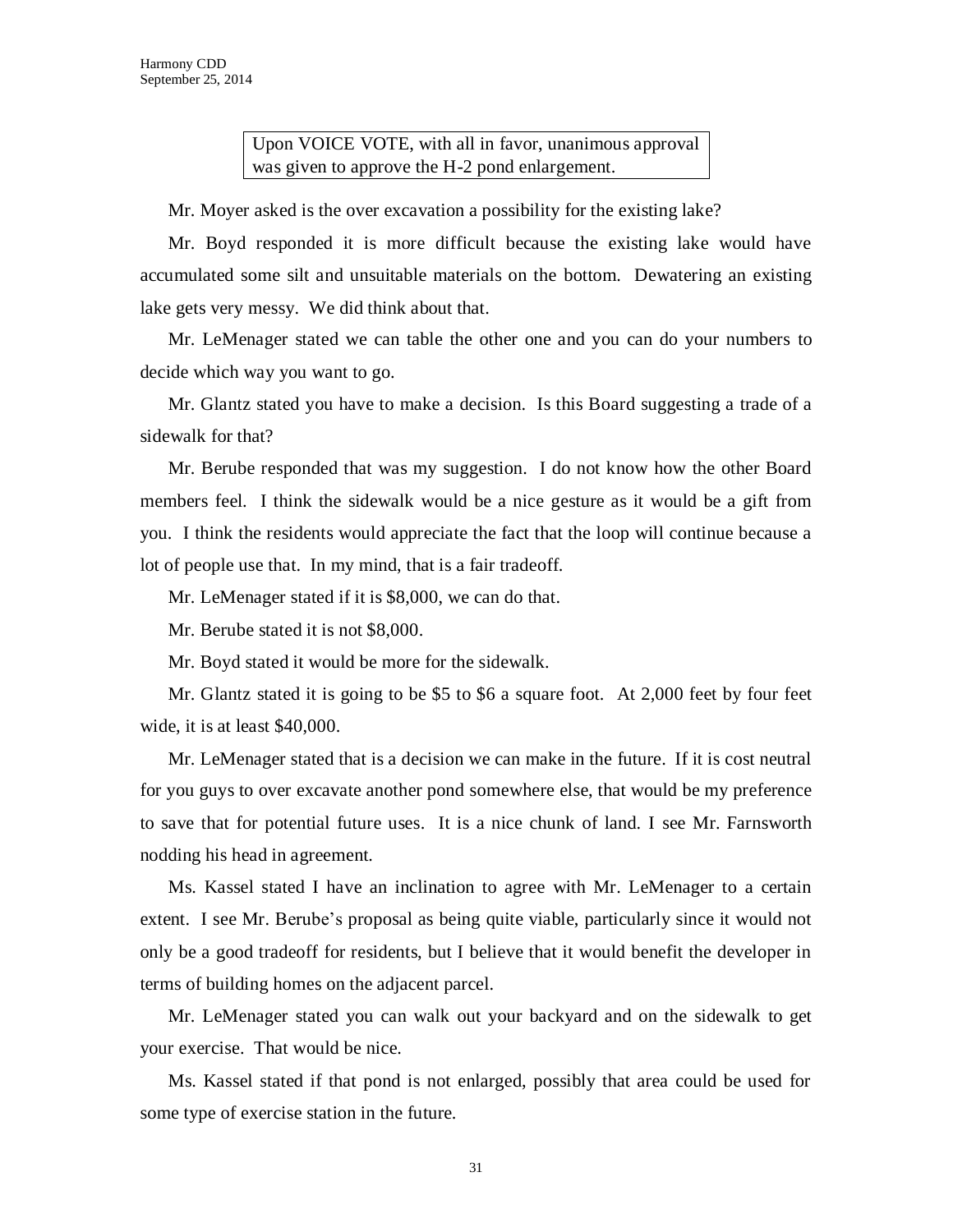Mr. Berube stated there was some commentary earlier when the sidewalk was first put in; the people who lived over there said that when the neighborhood gets built across the street, their sidewalks can tie into the loop. There is no doubt that the concrete pathway is going to be popular.

Mr. Walls stated I like the idea of the sidewalk, but according to the proposed plat, if you build the pond there, it is going to be close to these people's backyards. I do not know what kind of setup we are talking about for the backs of the houses.

Mr. Boyd stated this is obviously not the final design. Design considerations can be incorporated. There is quite a bit of space there. The narrowest points are where the pond already is.

Mr. Walls stated I am talking about if you extend the pond out where this line is drawn in back of these lots and if you were to extend the sidewalk around the pond, it is going to get close to the back of these lots.

Mr. Berube stated to the people who live there, it may or may not be a plus. It will be there when they buy the houses because by then, this will be done.

Mr. Glantz stated Mr. Boyd is moving forward on the design work immediately so if this is a contingent position, I would rather get a decision today so he can continue with his engineering design work versus coming back in 30 days, which is not going to work for us. I think Mr. Boyd needs to move forward. If it is the pleasure of this Board to say no, we accept that and are prepared to move on. If it is the pleasure of this Board to trade for the sidewalk and you can conditionally do it, then we will consider that immediately. To table this for 30 days is not an interest to us at this point. I think we need to proceed. We are going to be starting development on that site this month. There is a preconstruction meeting with Osceola County and Jr. Davis, who was awarded the bid, on Monday of next week with Mr. Joe Trammel and Mr. Boyd.

> Mr. Walls made a MOTION to approve the excavation of the pond on Parcel O in exchange for completion of the sidewalk. Ms. Kassel seconded the motion.

Mr. LeMenager stated I do not know if the plan is to scale, but it is going to be very narrow. To the extent that you push it back, especially if you consider the line of the rest of the pond and how far back the setback is between Schoolhouse Road and the pond,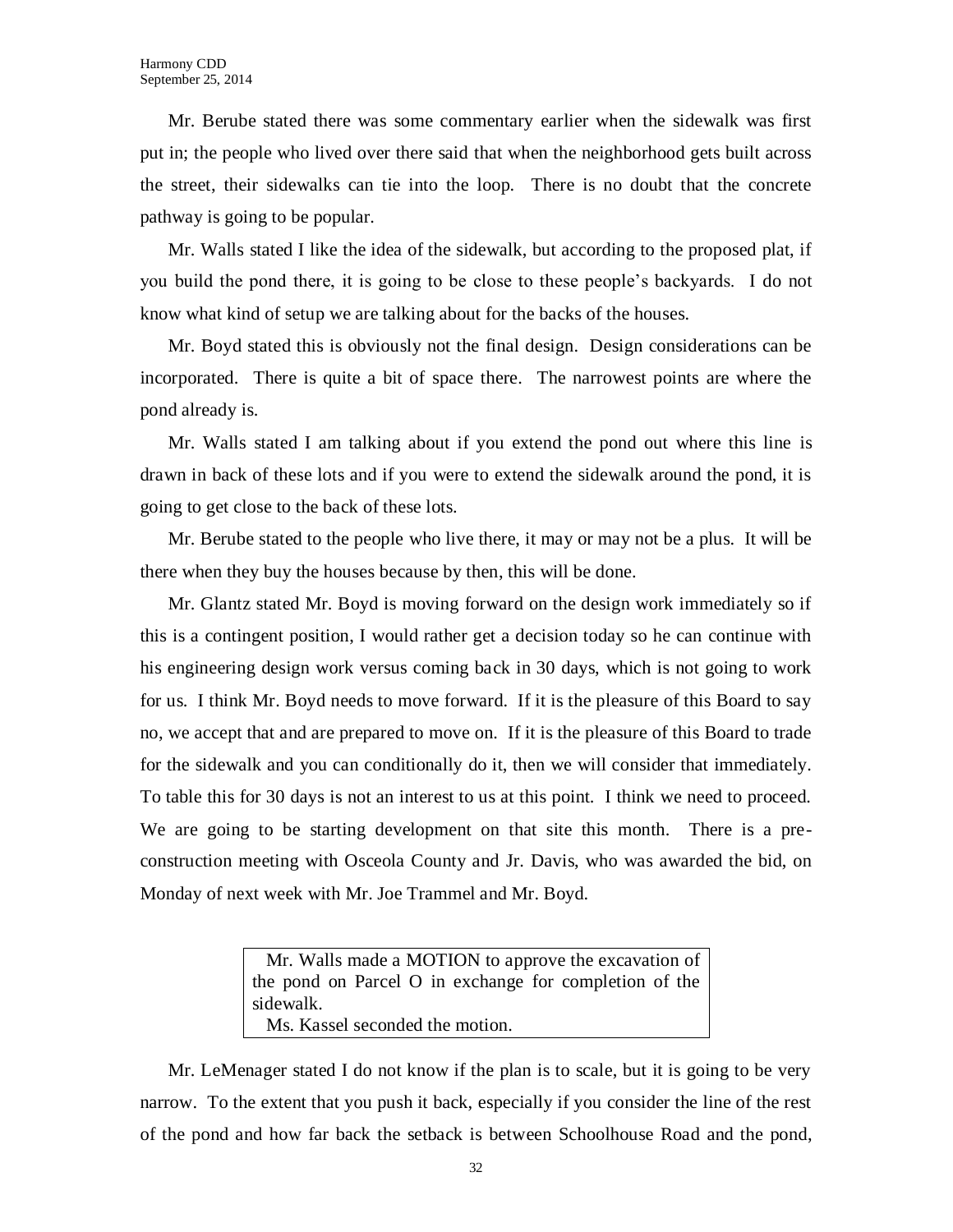this will be a much shorter setback than anyplace else. The only thing that I would like to see is more of a setback.

Mr. Boyd stated we would tie into the sidewalk that is on Five Oaks.

Ms. Kassel stated it is already pretty narrow.

Mr. LeMenager stated I can support this.

Upon VOICE VOTE, with Ms. Kassel, Mr. Berube, Mr. LeMenager, and Mr. Walls in favor and Mr. Farnsworth against, approval was given to approve the excavation of the pond on Parcel O in exchange for completion of the sidewalk.

Mr. Berube stated Mr. Glantz, it sounds like you have some work to do. We appreciate the new sidewalk. Mr. Boyd will do some design work.

Ms. Kassel stated if that is their decision.

Mr. Berube stated that is true.

Mr. LeMenager stated they still need to make the decision as to whether or not they are going to do the sidewalk.

Mr. Glantz stated to save me from repeating this later, we are starting this coming week. Not only is the work commencing on this parcel, but it is also commencing on the Hawthorne parcel, which is on the east side of Five Oaks. Also next week, we start the work at the front entry as we described in the past. That will start with some of the wall being built, irrigation, and quite a bit of landscaping. Not related to any of that, we are also going to be doing some renovations to our sales office. Those two things are starting at the same time because they are both after the festival this weekend. We did not want to do any of those beforehand. The work that Mr. Boyd is doing just happens to be starting at the same time as that is the first approval date that the County would give us.

#### **NINTH ORDER OF BUSINESS Supervisor Requests**

Ms. Kassel stated there were two copies of the Southern Park & Play invoices in the invoice summary. Was that a mistake?

Mr. Moyer responded I will take a look at it. It probably was a mistake.

Ms. Kassel stated I submitted a use application. I was not sure whether to do it as an individual or an organization, so I submitted it as an organization. It was for the conservation café, which has been an ongoing monthly group in Harmony for over 10